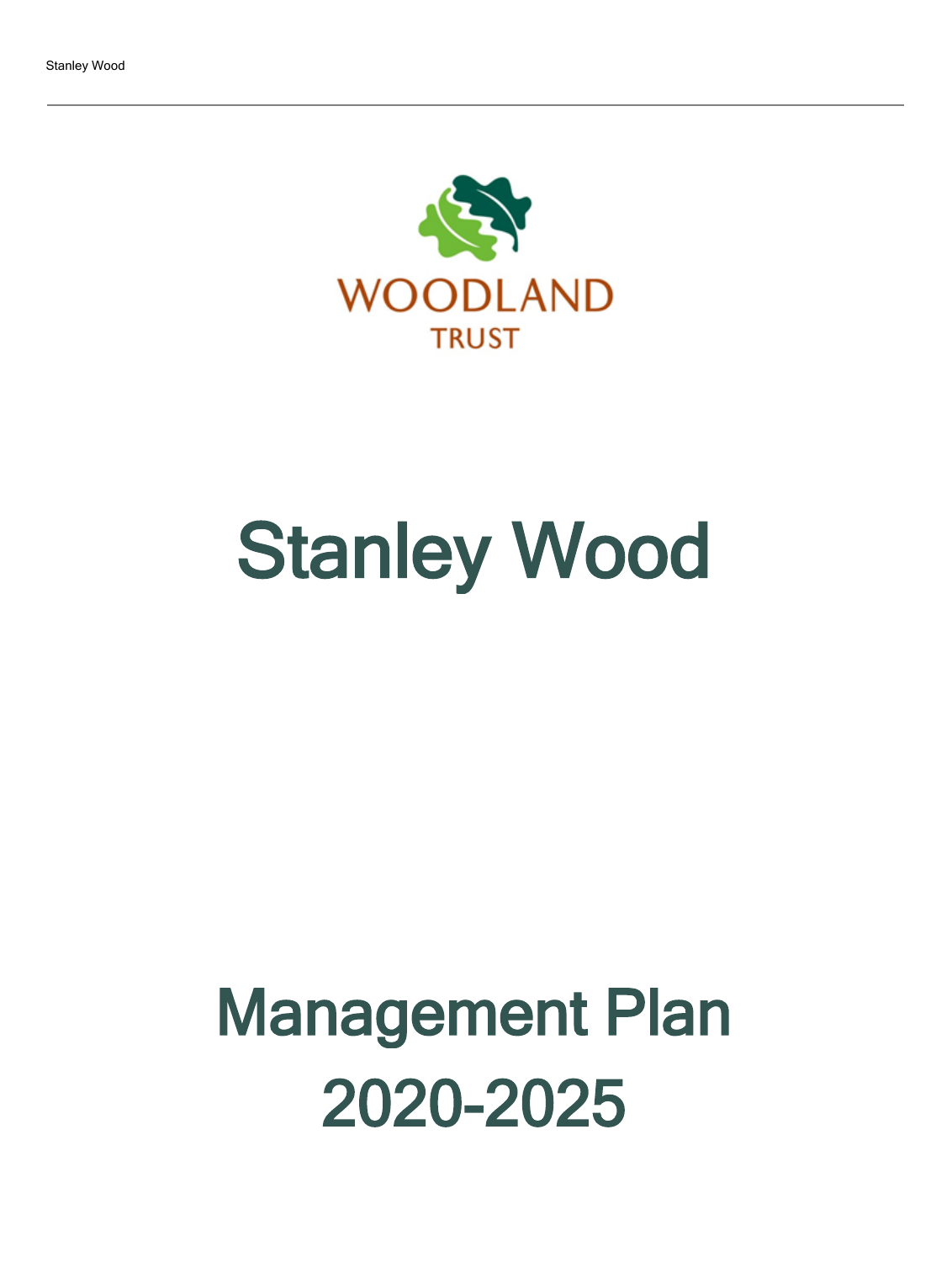#### MANAGEMENT PLAN - CONTENTS PAGE

ITEM Page No.

Introduction

Plan review and updating

#### Woodland Management Approach

**Summary** 

- 1.0 Site details
- 2.0 Site description
	- 2.1 Summary Description
	- 2.2 Extended Description
- 3.0 Public access information
	- 3.1 Getting there
	- 3.2 Access / Walks
- 4.0 Long term policy
- 5.0 Key Features
	- 5.1 Ancient Woodland Site
	- 5.2 Connecting People with woods & trees
- 6.0 Work Programme
- Appendix 1: Compartment descriptions
- Appendix 2: Harvesting operations (20 years)

**Glossary** 

## MAPS

Access Conservation Features Management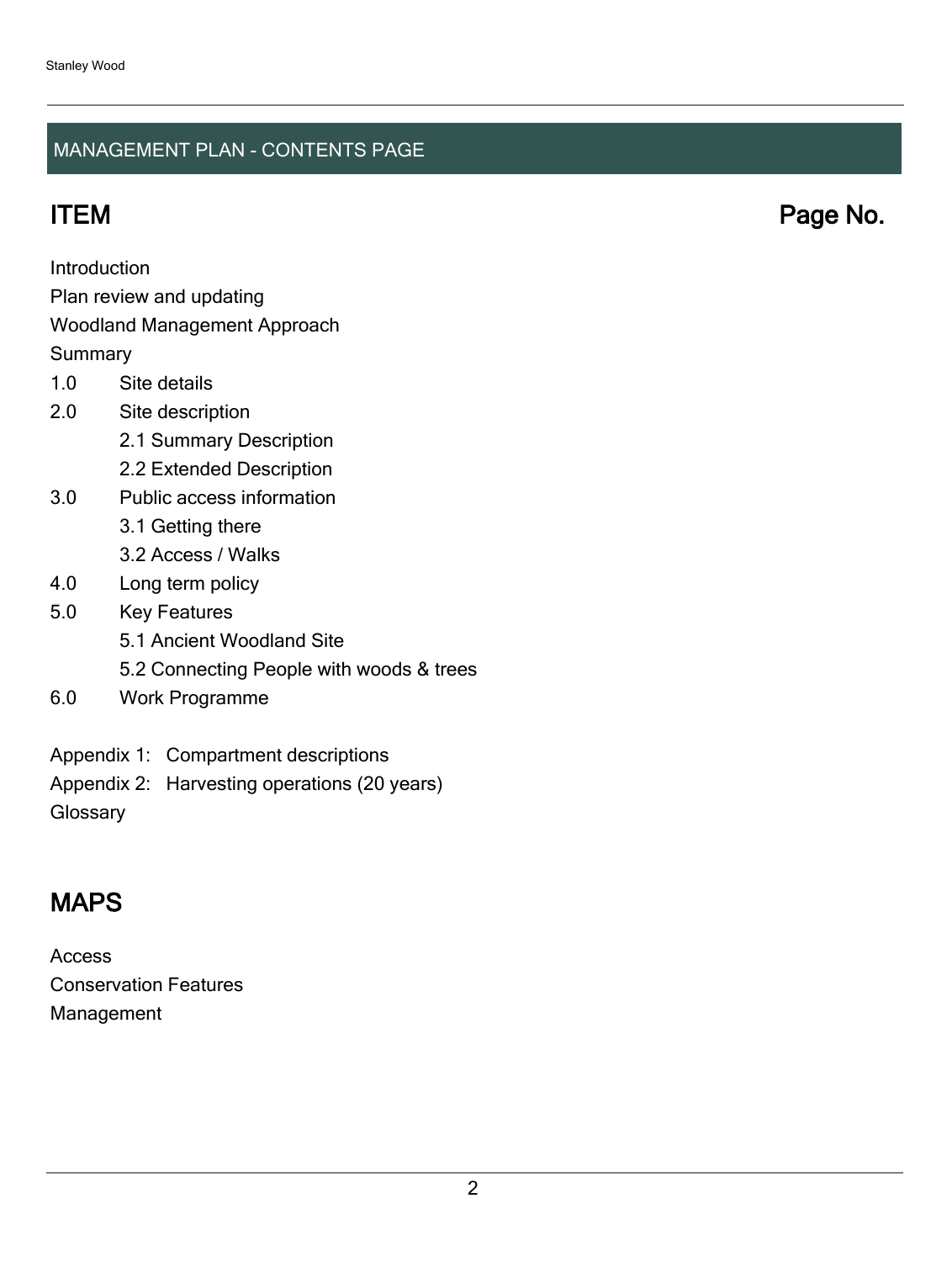## THE WOODLAND TRUST

## INTRODUCTION

The Trust's corporate aims and management approach guide the management of all the Trust's properties, and are described on Page 4. These determine basic management policies and methods, which apply to all sites unless specifically stated otherwise. Such policies include free public access; keeping local people informed of major proposed work; the retention of old trees and dead wood; and a desire for management to be as unobtrusive as possible. The Trust also has available Policy Statements covering a variety of woodland management issues.

The Trust's management plans are based on the identification of Key Features for the site and setting objectives for their management. A monitoring programme (not included in this plan) ensures that these objectives are met and any necessary management works are carried out.

Any legally confidential or sensitive species information about this site is not included in this version of the plan.

## PLAN REVIEW AND UPDATING

The information presented in this Management plan is held in a database which is continuously being amended and updated on our website. Consequently this printed version may quickly become out of date, particularly in relation to the planned work programme and on-going monitoring observations. Please either consult The Woodland Trust website [www.woodlandtrust.org.uk](http://www.woodlandtrust.org.uk/) or contact the Woodland Trust [\(wopsmail@woodlandtrust.org.uk](mailto:wopsmail@woodlandtrust.org.uk)) to confirm

details of the current management programme.

There is a formal review of this plan every 5 years and a summary of monitoring results can be obtained on request.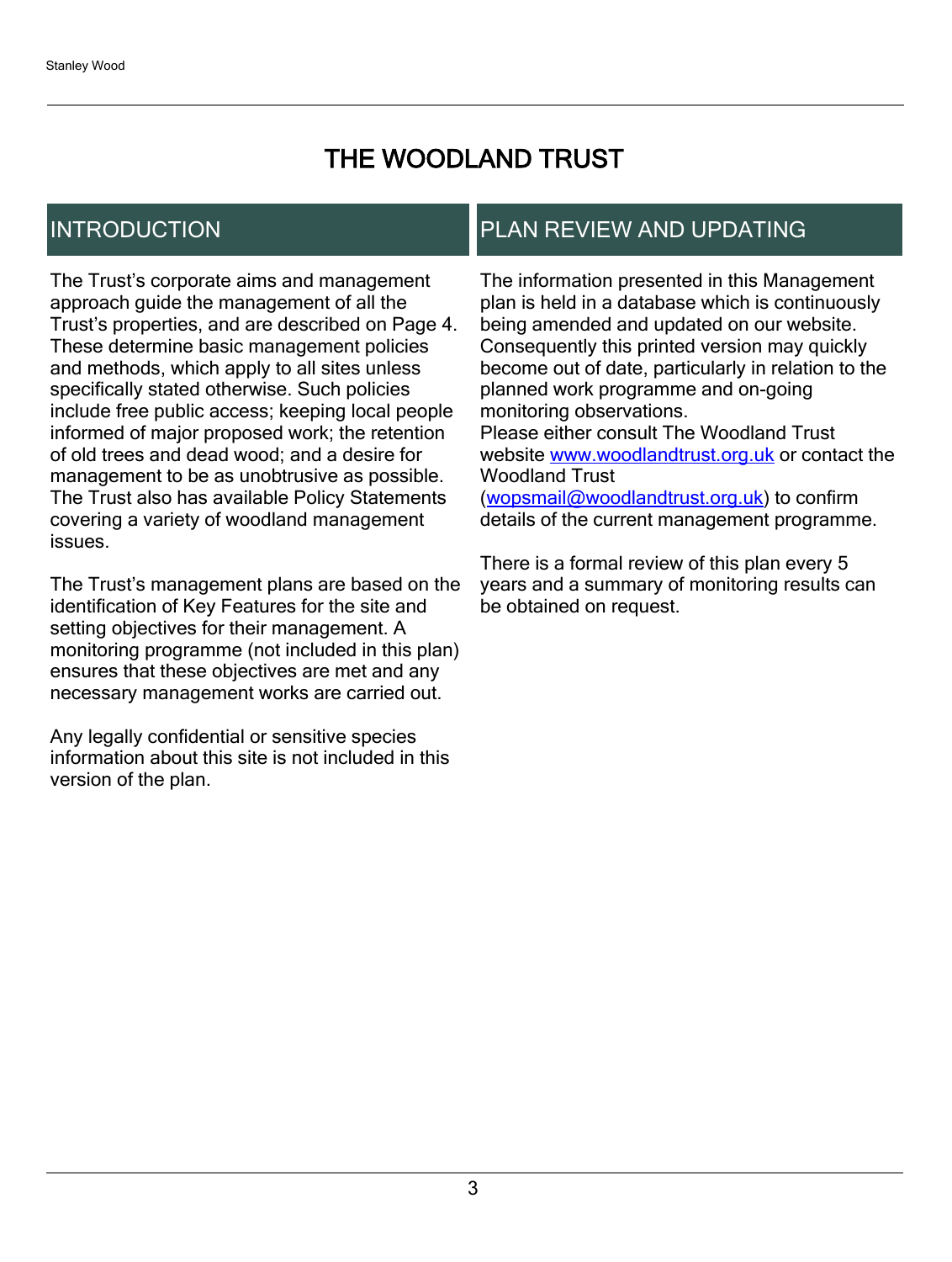## WOODLAND MANAGEMENT APPROACH

The management of our woods is based on our charitable purposes, and is therefore focused on improving woodland biodiversity and increasing peoples' understanding and enjoyment of woodland. Our strategic aims are to:

- Protect native woods, trees and their wildlife for the future
- Work with others to create more native woodlands and places rich in trees
- Inspire everyone to enjoy and value woods and trees

All our sites have a management plan which is freely accessible via our website [www.woodlandtrust.org.uk.](http://www.woodlandtrust.org.uk/) Our woods are managed to the UK Woodland Assurance Standard (UKWAS) and are certified with the Forest Stewardship Council® (FSC®) under licence FSC-C009406 and through independent audit.

In addition to the guidelines below we have specific guidance and policies on issues of woodland management which we review and update from time to time.

We recognise that all woods are different and that the management of our sites should also reflect their local landscape and where appropriate support local projects and initiatives. Guidelines like these provide a necessary overarching framework to guide the management of our sites but such management also requires decisions based on local circumstances and our Site Manager's intimate knowledge of each site.

The following guidelines help to direct our woodland management:

- 1. Our woods are managed to maintain their intrinsic key features of value and to reflect those of the surrounding landscape. We intervene when there is evidence that it is necessary to maintain or improve biodiversity and to further the development of more resilient woods and landscapes.
- 2. We establish new native woodland using both natural regeneration and tree planting, but largely the latter, particularly when there are opportunities for involving people.
- 3. We provide free public access to woods for quiet, informal recreation and our woods are managed to make them accessible, welcoming and safe.
- 4. The long term vision for our non-native plantations on ancient woodland sites is to restore them to predominantly native species composition and semi-natural structure, a vision that equally applies to our secondary woods.
- 5. Existing semi-natural open-ground and freshwater habitats are restored and maintained wherever their management can be sustained and new open ground habitats created where appropriate.
- 6. The heritage and cultural value of sites is taken into account in our management and, in particular, our ancient trees are retained for as long as possible.
- 7. Woods can offer the potential to generate income both from the sustainable harvesting of wood products and the delivery of other services. We will therefore consider the potential to generate income from our estate to help support our aims.
- 8. We work with neighbours, local people, organisations and other stakeholders in developing the management of our woods. We recognise the benefits of local community woodland ownership and management. Where appropriate we allow our woods to be used to support local woodland, conservation, education and access initiatives.
- 9. We use and offer the estate where appropriate, for the purpose of demonstration, evidence gathering and research associated with the conservation, recreational and sustainable management of woodlands. In particular we will develop and maintain a network of long-term monitoring sites across the estate.
- 10 Any activities we undertake will conform to sustainable forest management principles, be appropriate for the site and will be balanced with our primary objectives of enhancing the biodiversity and recreational value of our woods and the wider landscapes.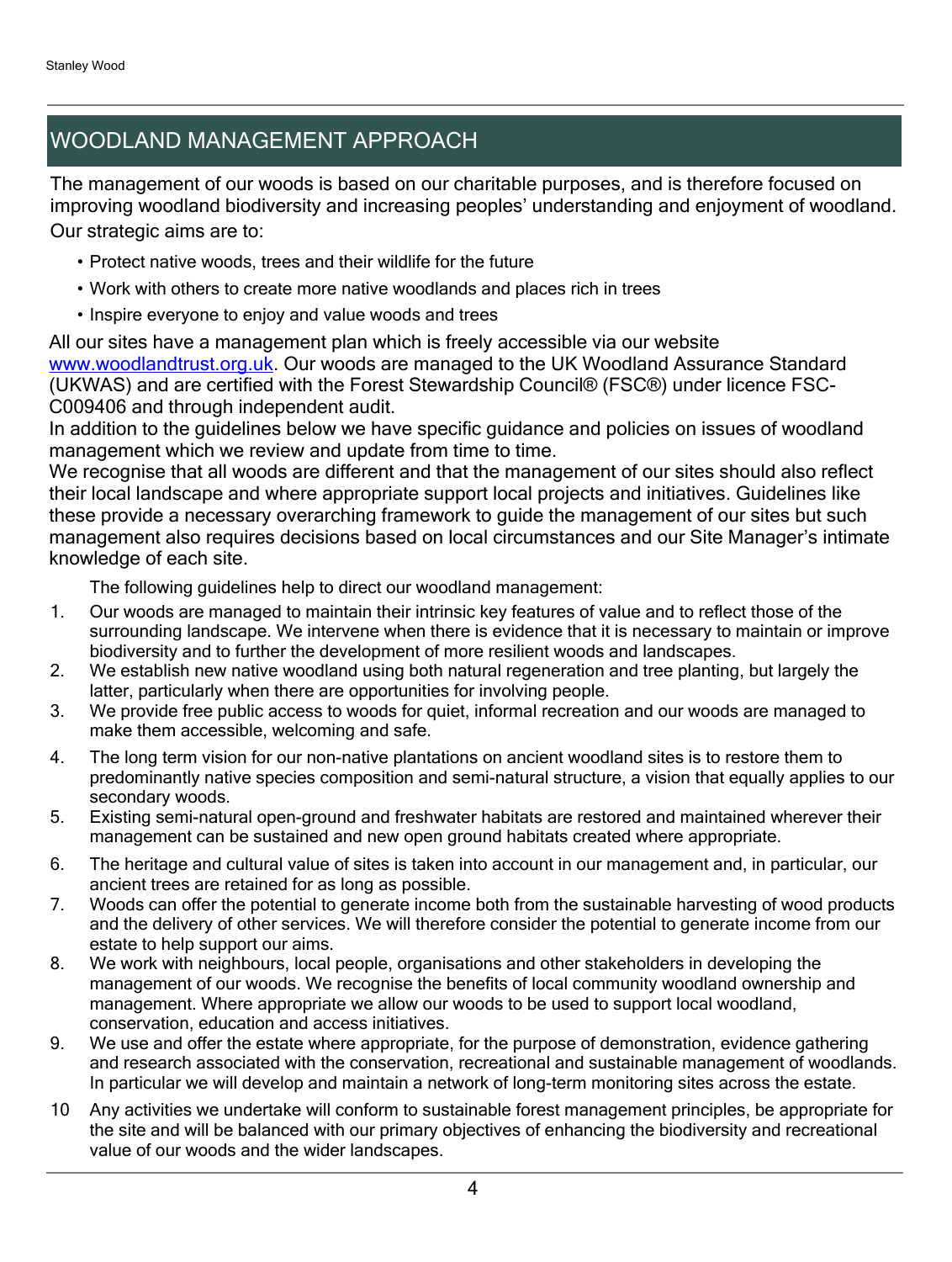## **SUMMARY**

This public management plan briefly describes the site, specifically mentions information on public access, sets out the long term policy and lists the Key Features which drive management actions. The Key Features are specific to this site - their significance is outlined together with their long (50 year+) and short (5 year) term objectives. The short term objectives are complemented by a detailed Work Programme for the period of this management plan. Detailed compartment descriptions are listed in the appendices which include any major management constraints and designations. A short glossary of technical terms is at the end. The Key Features and general woodland condition of this site are subject to a formal monitoring programme which is maintained in a central database. A summary of monitoring results is available on request.

## 1.0 SITE DETAILS

| Site name:      | <b>Stanley Wood</b>                                                                                |
|-----------------|----------------------------------------------------------------------------------------------------|
| Location:       | <b>King's Stanley</b>                                                                              |
| Grid reference: | SO805019, OS 1:50,000 Sheet No. 162                                                                |
| Area:           | 38.29 hectares (94.62 acres)                                                                       |
| Designations:   | Ancient Semi Natural Woodland, Ancient Woodland Site, Area of<br><b>Outstanding Natural Beauty</b> |

### 2.0 SITE DESCRIPTION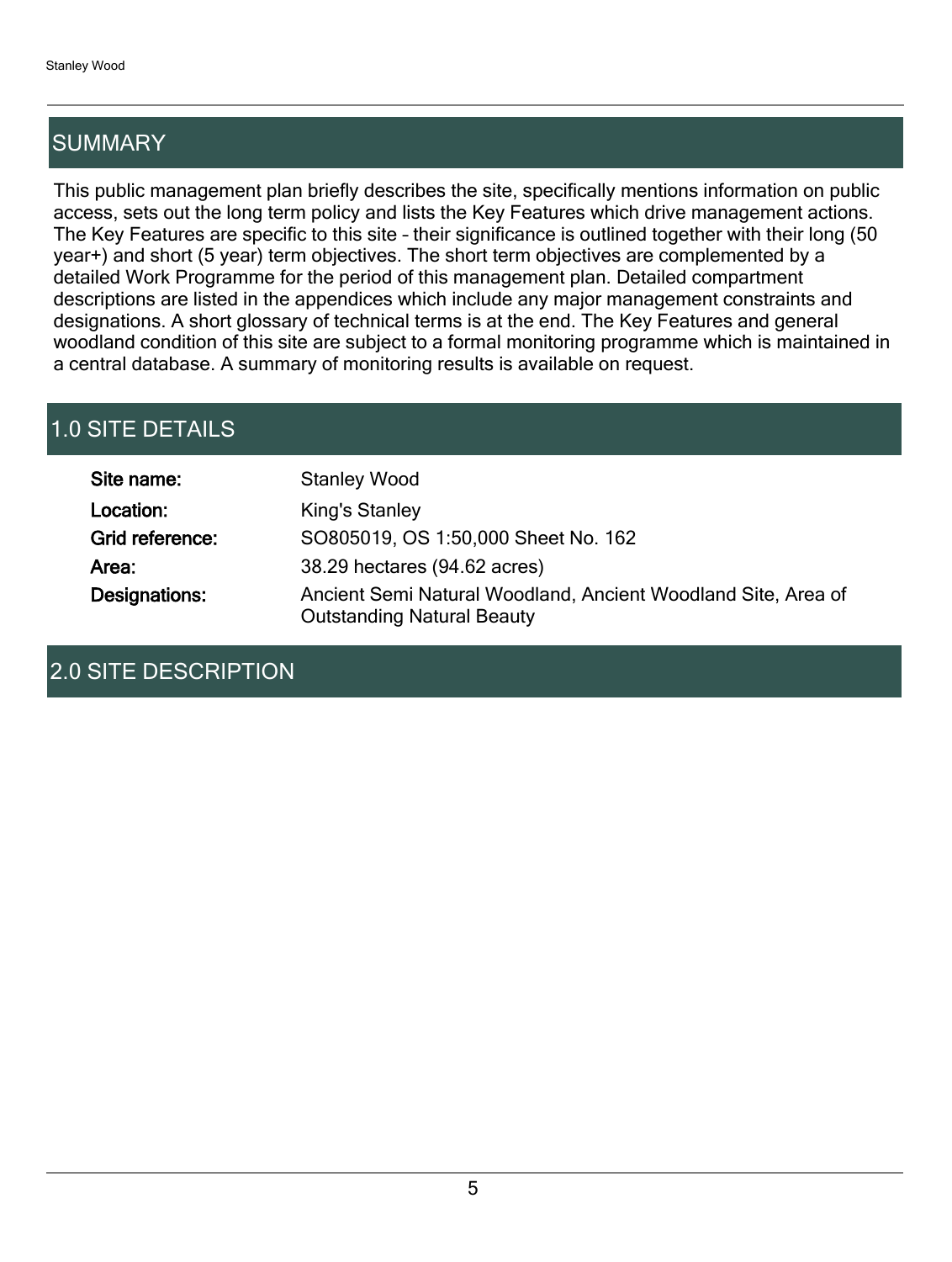#### 2.1 Summary Description

Stanley Wood is part of a cluster of Woodland Trust owned woods in close proximity on the Cotswold Scarp. The Woodland Trusts 'Cotswolds Woods' (Penn Wood, Stanley Wood, Coaley Wood, Laycombe Wood) are made up of 4 individual woods totalling 138.22 Ha. All 4 sites connect and link into the wider wooded landscape which defines the Cotswold scarps. The Cotswolds hosts a significant ancient woodland resource which strengthens ecological and landscape connectivity, with beech a nationally important feature, particularly along the scarp and incised valleys. The Woodland Trusts Cotswold Woods are managed with cohesive conservation and public access objectives that fit with those of the Cotswold landscape.

The Woodland Trust's sites are all part of the National Character Area 107: Cotswolds, and are all within the Cotswolds Area of Outstanding Natural Beauty (AONB). The woodlands on the Cotswold escarpment are identified as an important landscape feature in the Cotswolds AONB Management Strategy. The Cotswold beech woodlands are of high conservation value due to the landscape mosaic of deciduous woodland with rides and open semi-natural habitat and permanent pasture. All are within an area designated a Special Landscape Area and lie within the Greater Cotswolds Natural Area 69.

Stanley Wood (Cpts 5a,b,c,e,f) is a 38 hectare predominately broadleaf Ancient Semi-Natural Woodland (ASNW) with remnant Plantation on Woodland sites. Stanley Wood is contiguous with The Woodland Trust's - Penn Wood to the north, and the sequential compartment numbers reflect this. Buckholt Wood - a privately owned ancient semi-natural wood borders Stanley Wood to the west. The woodland scarp forms one continuous stretch of woodland from Coaley Peak Picnic Site in the south to Selsey Common in the north east, running along the B4066. Stanley Wood is 0.7 kilometres north east on the scarp of Coaley wood.

The Woodland Trust's Cotswold Woods are not served by any official WT car parks, but as with much of the Cotswold ridges, parking is available in many formal and informal lay-bys and pull-ins directly connected to the sites. One large public car park at Coaley Peak Picnic Site, managed by Gloucestershire Wildlife Trust (formerly Glos Council), provides parking for much of the area and the network of recreational space along the Cotswold Scarp. The Cotswold Way, a National Trail, runs through various parts of Penn and Stanley Woods as part of the central Cotswolds region, and all woods are serviced by an extensive PROW and permissive path network.

Cotswolds bat populations are a particularly significant species group and are important in a national context. The range of species includes pipistrelle, Daubenton's, Brandt's, noctule, brown long-eared, Natterer's, and whiskered, and barbastelle. Of particular significance are the breeding and hibernating populations of greater horseshoe lesser horseshoe bats.

The geology of woodlands across the Cotswolds scarps is diverse, with a variety of geological horizons from the top to bottom. Within Stanley Wood are previously worked large scale quarries now fenced; and sunken tracks and lanes all exposing these variations.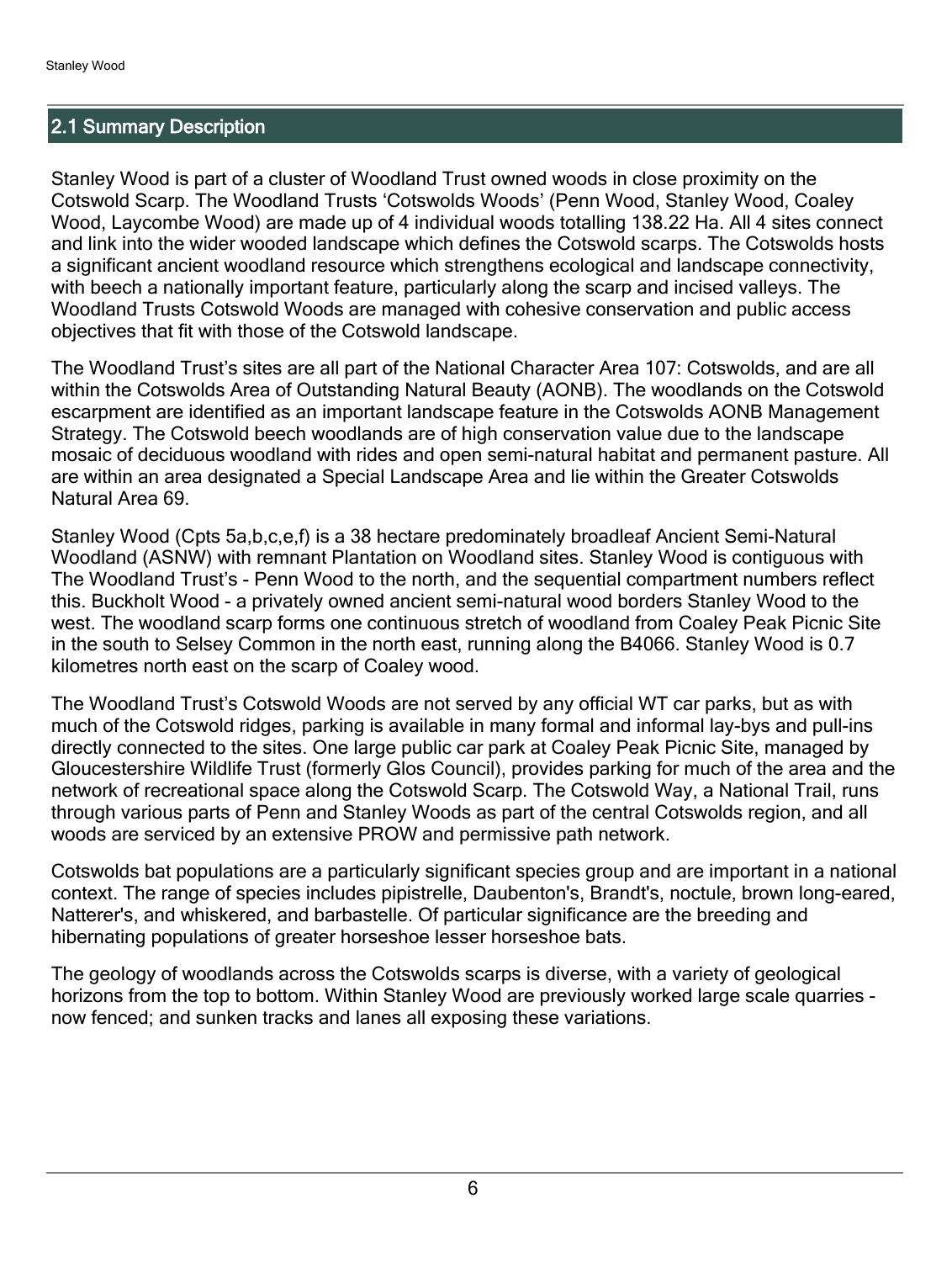#### 2.2 Extended Description

Stanley Wood is part of a cluster of Woodland Trust owned woods in close proximity on the Cotswold Scarp. The Woodland Trusts 'Cotswolds Woods' (Penn Wood, Stanley Wood, Coaley Wood, Laycombe Wood) are made up of 4 individual woods totalling 138.22 Ha. All 4 sites connect and link into the wider wooded landscape which defines the Cotswold scarps. The Cotswolds hosts a significant ancient woodland resource which strengthens ecological and landscape connectivity, with beech a nationally important feature, particularly along the scarp and incised valleys. The Woodland Trusts Cotswold Woods are managed with cohesive conservation and public access objectives that fit with those of the Cotswold landscape.

The Woodland Trust's sites are all part of the National Character Area 107: Cotswolds, and are all within the Cotswolds Area of Outstanding Natural Beauty (AONB). The woodlands on the Cotswold escarpment are identified as an important landscape feature in the Cotswolds AONB Management Strategy. The Cotswold beech woodlands are of high conservation value due to the landscape mosaic of deciduous woodland with rides and open semi-natural habitat and permanent pasture. All are within an area designated a Special Landscape Area and lie within the Greater Cotswolds Natural Area 69.

Stanley Wood (Cpts 5a,b,c,e,f) is a 38 hectare predominately broadleaf Ancient Semi-Natural Woodland (ASNW) with remnant Plantation on Woodland sites. Stanley Wood is contiguous with The Woodland Trust's - Penn Wood to the north, and the sequential compartment numbers reflect this. Buckholt Wood - a privately owned ancient semi-natural wood borders Stanley Wood to the west. The woodland scarp forms one continuous stretch of woodland from Coaley Peak Picnic Site in the south to Selsey Common in the north east, running along the B4066. Stanley Wood is 0.7 kilometres north east on the scarp of Coaley wood.

The Woodland Trust's Cotswold Woods are not served by any official WT car parks, but as with much of the Cotswold ridges, parking is available in many formal and informal lay-bys and pull-ins directly connected to the sites. One large public car park at Coaley Peak Picnic Site, managed by Gloucestershire Wildlife Trust (formerly Glos Council), provides parking for much of the area and the network of recreational space along the Cotswold Scarp. The Cotswold Way, a National Trail, runs through various parts of Penn and Stanley Woods as part of the central Cotswolds region, and all woods are serviced by an extensive PROW and permissive path network.

Cotswolds bat populations are a particularly significant species group and are important in a national context. The range of species includes pipistrelle, Daubenton's, Brandt's, noctule, brown long-eared, Natterer's, and whiskered, and barbastelle. Of particular significance are the breeding and hibernating populations of greater horseshoe lesser horseshoe bats.

The geology of woodlands across the Cotswolds scarps is diverse, with a variety of geological horizons from the top to bottom. Within Stanley Wood are previously worked large scale quarries now fenced; and sunken tracks and lanes all exposing these variations.

### 3.0 PUBLIC ACCESS INFORMATION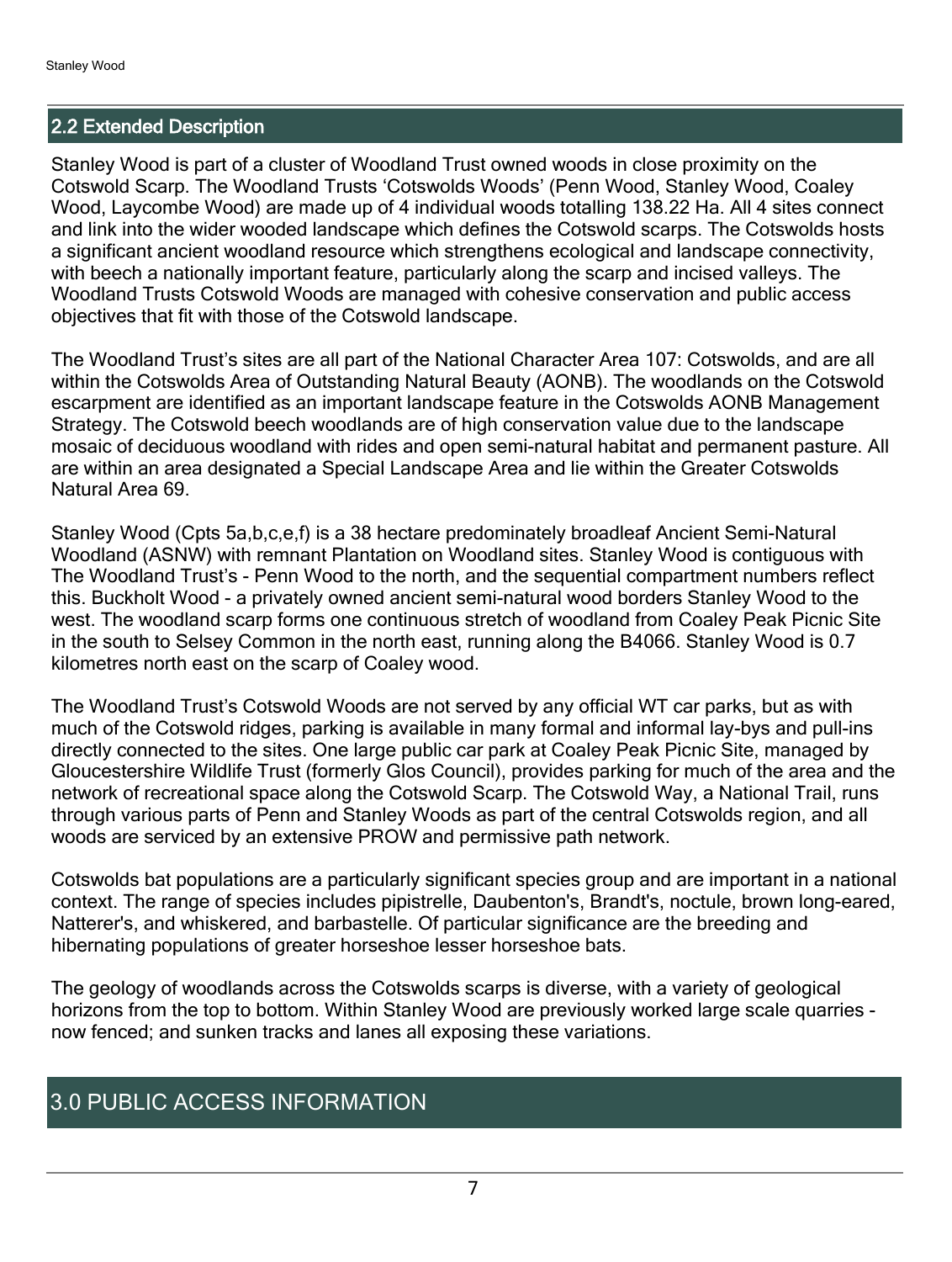#### 3.1 Getting there

Penn and Stanley Woods sit on the Cotswold scarp close to Stroud, just above the villages of Middleyard and Kings and Leonard Stanley. Selsley village lies a mile to the north east and Woodchester the same to the east.

Parking is available at the neighbouring Coaley Peak Picnic Site and Viewpoint, or on Selsey Common. There are several large laybys also on the B4066.

Public transport services currently link Stroud with Nympsfield via the road adjacent the site. The nearest stop is located at The Bell; Selsley Common located 2km away to the north east. www.traveline.info

The site is easily accessed at multiple entrances from the adjacent B4066 between Stroud and Dursley, and from the village lanes and footpaths of Middleyard and Kings and Leonard Stanley.

The Cotswold Woods form part of the central Cotswolds in the AONB guide https://www.cotswoldsaonb.org.uk/wp-content/uploads/2018/12/Explore-Booklet-2018-web.pdf

There are no known public toilets close to the woods. Public toilets are located in Stroud, Stonehouse, and Wooton-under-Edge. Stroud District council publish a list of the services open to the public which can be accessed at https://www.stroud.gov.uk/community-and-living/public-toilets

3.2 Access / Walks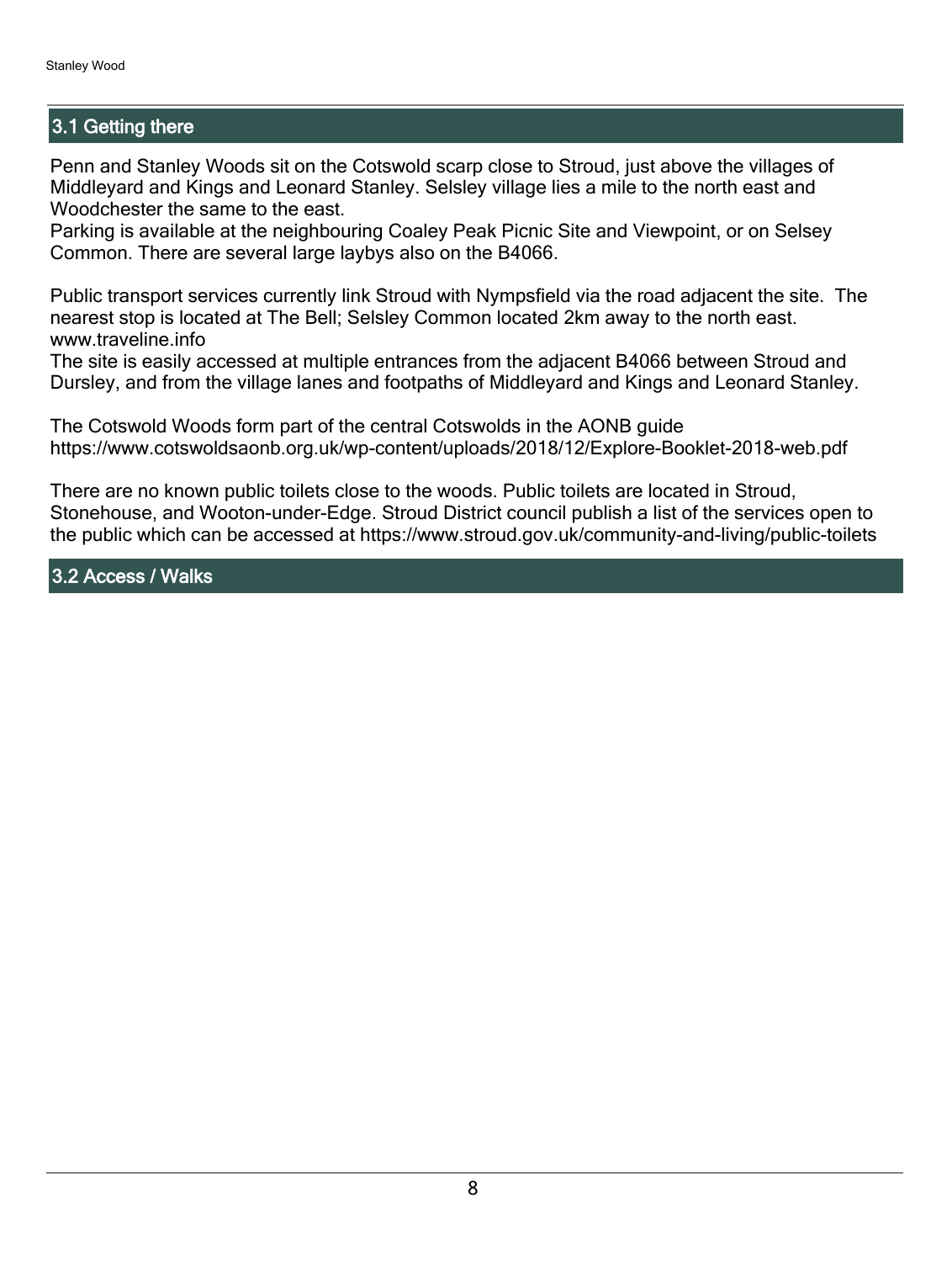## 4.0 LONG TERM POLICY

#### In fifty years-

Ancient Woodland Site:

A diverse and continuous mixed broadleaf woodland canopy will exist across all of the ancient woodland and secondary woodland areas, broken occasionally by semi-natural glades, rides and open space to provide associated habitats. Areas of Plantation on Ancient Woodland (PAWS) will have been restored through a gradual restoration approach to a predominantly broadleaved composition. ASNW and PAWS areas will be managed seamlessly with good vehicle access through a Continuous Cover Forestry (CCF) approach, utilising selective thinning interventions to create and maintain an irregular woodland structure with a diverse range of predominantly native broadleaved species supporting the highest levels of biodiversity. Deer populations will be managed at levels enabling natural regeneration processes to occur unimpeded by browsing. Open space will be created and maintained through a network of rides and small glades promoting transitional woodland habitat and associated species. Both standing and fallen deadwood will provide a significant habitat. Existing and future veteran trees will be protected and actively managed for as part of the adopted silvicultural strategy, using halo and selective thinning as appropriate.

#### Connecting People:

The Welcoming Site Programme will lead to a series of lasting upgrades that will improve the visitor experience and will likely increase the number and range of visitors to this complex of outstanding woodland. An attractive and serviceable network of tracks, paths, and parking areas will further encourage the appreciation of the woodland complex both on the site and in the locality. The complex of sites will be managed to meet the required high standards of the Welcoming Site Programme and will provide welcoming, well-maintained entrances, access furniture, signage and other infrastructure to better facilitate use by a wider range of visitors. Interpretation will bring the sites together and promote the interests and key features of the complex as a whole and in context with the wider local landscape. The site will be a truly valued resource in the local community and well respected.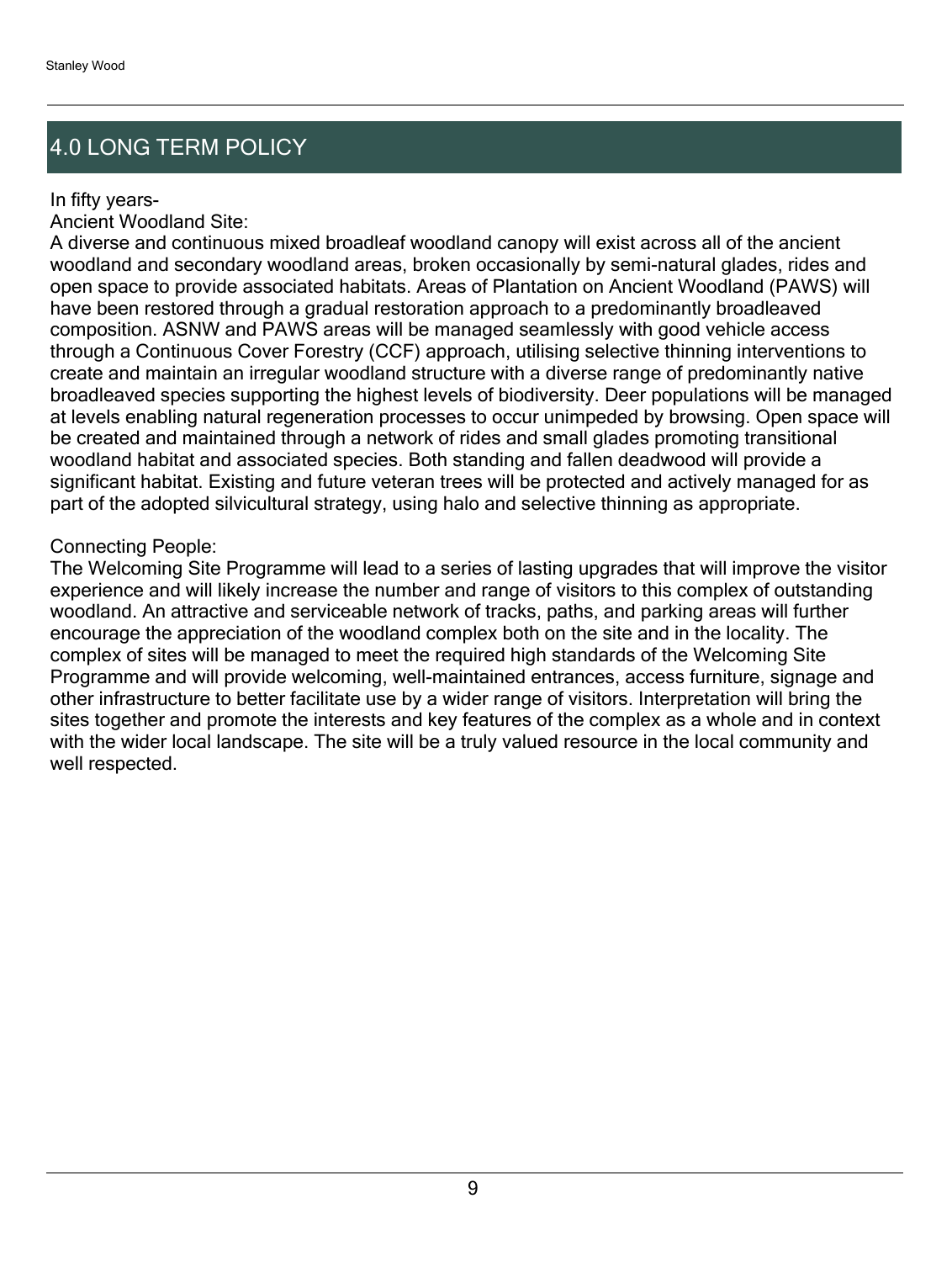## 5.0 KEY FEATURES

The Key Features of the site are identified and described below. They encapsulate what is important about the site. The short and long-term objectives are stated and any management necessary to maintain and improve the Key Feature.

#### 5.1 Ancient Woodland Site

#### **Description**

Stanley Wood (Cpts 5a, b, c, d, e, and f) is a 38 hectare predominately broadleaf Ancient Semi-Natural Woodland (ASNW) with a small area of remnant Plantation on Woodland (PAWS). Remnants of the original semi-natural woodland dominated by beech Fagus sylvatica with ash Fraxinus excelsior, wild cherry Prunus avium and yew Taxus baccata occur across the site. It is bordered with Woodchester Park SSSI a 214 ha property to the east of Stanley wood, which is one of only 17 known British breeding roosts for the greater horseshoe bat.

The soils at Stanley Wood are thin and calcareous with exposed scree in places. The underlying geology is Jurassic Oolithic limestone. A number of archaeological sites (Scheduled Ancient Monument (SAM) 32367; SMR79 and SMR's 4110, 4111, 4112, 5134, 5216, 16931 and 21059) are also adjacent to the site, but these do not continue into the woodland. Within the woodland there are two well preserved sunken trackways, historically used as routes to and from markets in Kings Stanley and Leonard Stanley; the wheel ruts can still be seen worn into the bedrock. There is also a large fenced disused quarry within the WT boundary in the south west corner next to Coaley Peak, which contains geological workings on an impressive scale.

The majority of the woodland across the 'Cotswold Woods' management unit is ancient seminatural in composition, with a good majority most closely resembling NVC W12 Fagus sylvatica -Mercurialis perennis (Beech- Dog's Mercury) woodland, with large areas of mainly secondary ash and sycamore developing where beech is lacking in dominance. This is largely interwoven with occasional areas more closely resembling NVC W8 Fraxinus excelsior - Acer Campestre -Mercurialis perennis (Ash - Field Maple - Dogs Mercury), with ash, oak, elm, sycamore and whitebeam. Holly, field maple, Whitebeam and hazel are all present within the understorey . There are some large mature beech also on the upper slopes of Penn and Stanley Woods. In some areas where larger trees have been felled and pioneer species such as birch and sallow have colonised well. Young beech, ash and sycamore are growing well almost everywhere and should ensure the woodland remains a broadleaf high forest.

The ASNW, PAWS and Secondary woodland features throughout all four woods is intricately mixed as a result of the successes of the many management processes undertaken during the 1950s and 60s, including thinning, felling and restocking: in some areas this consisted of pure conifer planting; while in others cleared areas were restocked with beech in mixture probably with a pine or larch nurse crop. Some areas appear to have regenerated naturally; are the result of failed plantation; or suffered severe windblow during the Great Strom of 1987. Either-way, all have led to the current mixture of regenerating beech, ash and other native broadleaves. Native species have continued to regenerate resulting in a mosaic of non-native and native plantations, intermixed with semi-natural features and native broadleaved natural regeneration, with prolific ash growth.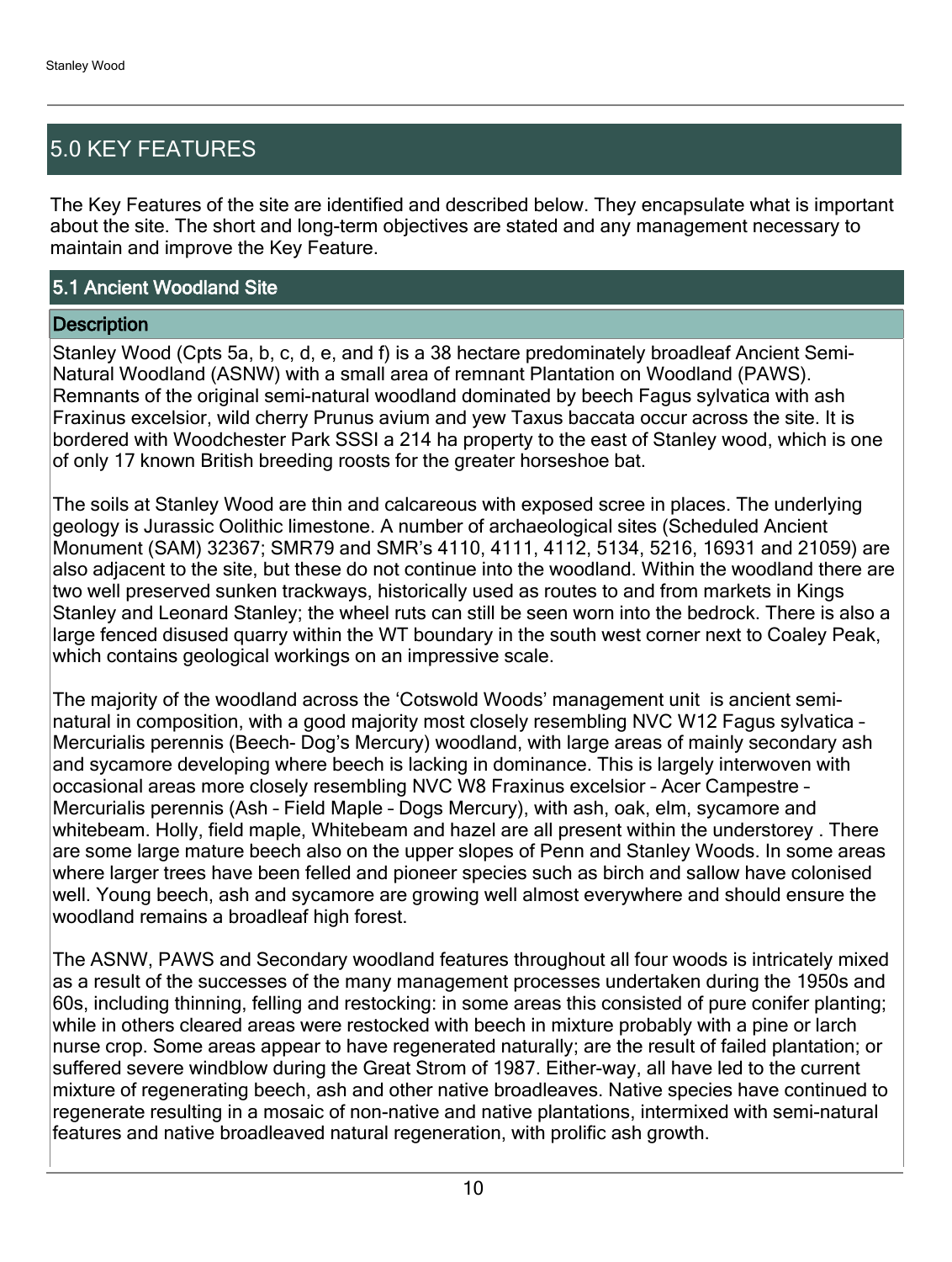Seemingly, the ancient woodland inventory has struggled to cope with this complex array of historic plantings and coniferisation, and has for the most part classified much of the woodland incorporated within the management unit plan as Ancient Semi Natural Woodland (ASNW) or Plantation on an Ancient Woodland Site (PAWS). ASNW covers almost all of Stanley Wood (5a, b, c, d, and e) except a small NE block recorded as PAWS (part of 5a and 5e, and part of 5f). While much of the woodland is now dominated by a semi-natural composition be it plantation or remnant ASNW, areas of conifer remain in Stanley Wood (Scots Pine, Corsican Pine, Larch and Western Red Cedar, (Stanley 5d and 5e) and were likely generally planted in single species blocks circa P1960. Restoration work from 2000-2010 reduced the conifers from 50-20%. These areas are relatively permeable for biodiversity through light availability, especially blocks of larch plantation and native broadleaved regeneration tends to be prolific (ash) within them.

Previous management has often resulted in an even age broadleaf structure, with tall, leggy stems particularly in secondary growth of ash. The shallow soils on the steep scarp slopes cause shallow root systems and present a risk of windthrow. This is in stark contrast to mature trees (especially large beech) which likely grew in much more open conditions and thus have a far more developed root system anchoring themselves into the steep slopes. In 2017, ash dieback (ADB) was first reported across all 4 sites, and in 2019 was apparent in much of the ash across all four sites, particularly within the woodland centres. The speed of dieback in ash will dramatically affect much of the woodland composition over the coming years.

#### Open space

Open space is largely achieved through a number of open glades mixed with a narrow ride network lining many of the tracks. Ride edge habitat has developed a mix of herb communities of locally typical ancient woodland indicators and species characteristic of limestone grassland.

#### Geology

In Stanley Wood there are two well preserved sunken trackways, historically used as routes to and from markets in Kings Stanley and Leonard Stanley; the wheel ruts can still be seen worn into the bedrock. There is also a large fenced quarry in the south west corner which contains geological workings on an impressive scale.

#### **Species**

-Woodland flora is abundant in many areas complementing the NVC type notably Ivy, Dogs mercury, Sweet woodruff, bluebell, spurge laurel, yellow archangel, sanicle, Herb Robert, hemp agrimony, wild strawberry, wood spurge as well as a number of ferns. At Stanley Wood the ground flora diversity was exceptionally high in a survey of 1987 (129 species).

-Greater Horseshow bats are known to hibernate at the close by Woodchester Park SSSI which is known to have a breeding roost.

-Deer are present across the woodland areas, notably roe and muntjac, and fallow are likely.

#### Management Access

In general management access to the woods is good with a network of tracks, but throughout most woodland areas vehicle access is limited due to the steep slopes. There is a large main entrance and track (leading to the Scout area) at Penn Wood which could be used as a turning and stacking area, and this links well to Stanley wood which has a number of good made tracks traversing the slopes. There is also a surfaced entrance further north at Penn Wood leading to a private residence. Inevitably some areas are inaccessible to forestry machinery and are likely to remain natural areas.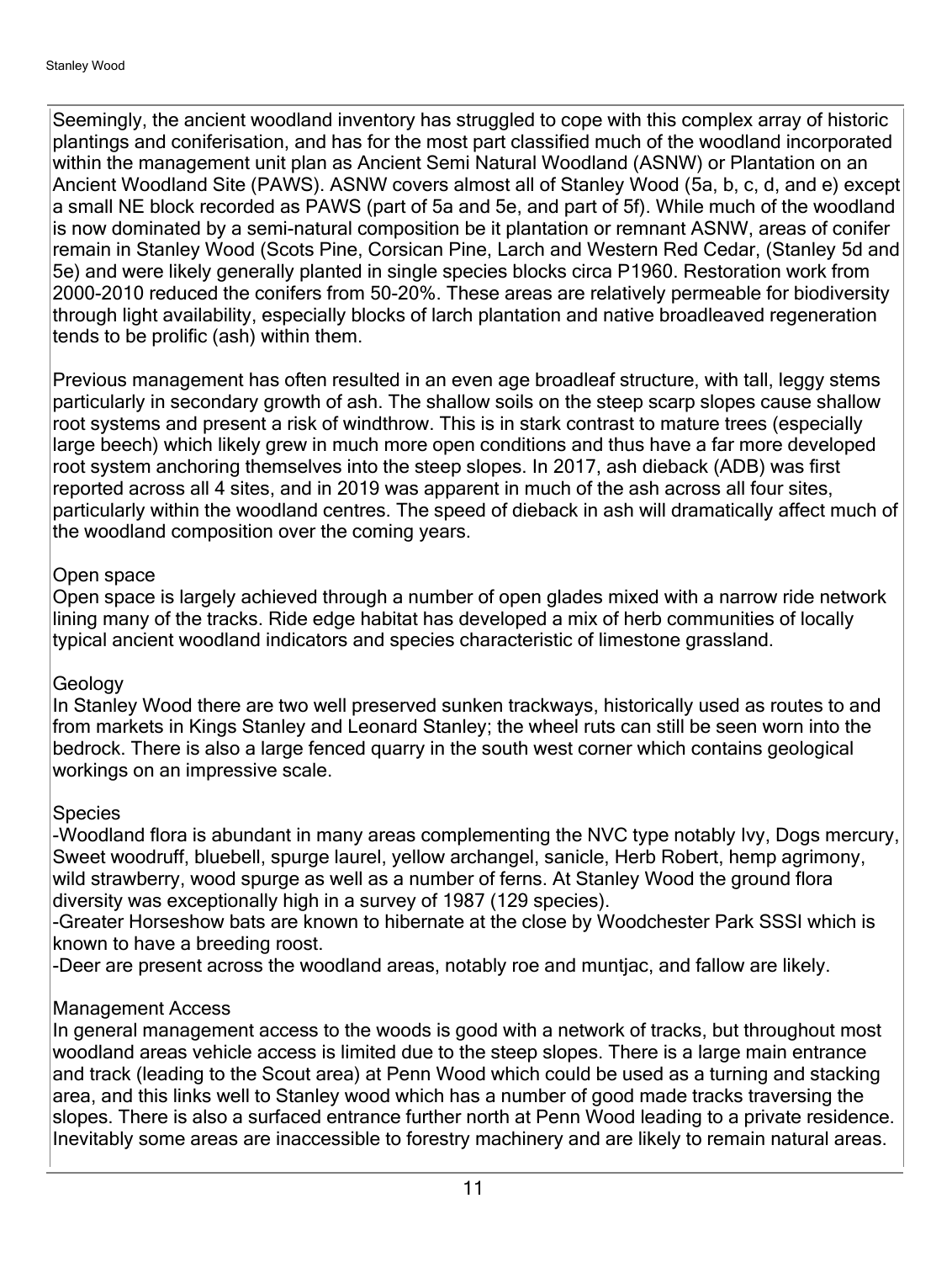Management history since WT ownership:

-Extensive windblow occurred at Penn and Stanley Wood during 1987 resulting in a dramatic increase in structural diversity across the site. Regeneration has been prolific across all areas of the wood and does not show significant levels of browsing or squirrel damage.

-PAWs restoration activities at Stanley wood between 2000 and 2010 have reduced the proportion of conifers from 50% of the canopy to now an approximate 20% where it is no longer thought to be a threat. Work included ring barking and thinning to waste during 2002-2005.

-Coppicing beneath powerlines in Stanley wood has previously occurred on a five year rotation through Western Power contractors.

Ash dieback is widespread within the Cotswold Woods in 2019 with significant mortality. Along the Zone A boundaries, ash will need to be annually surveyed as part of site risk assessment, and resultant future safety felling will need to be managed carefully due to the high level of ash. The B4066 road boundary is a fast moving busy country road linking Stroud and the surrounding area, although it has a fair proportion of ash present, there is also a fair proportion of other species, as does the few select property boundaries neighbouring the woods. The Zone B network of paths may need to be rationalised with restricted access on some, and safety felling on main paths, to avoid large scale safety felling due to dangerous trees, as the steep slopes and complex network of PROW running along the contours of the scarp mean many will be with reach of the tree safety zones.

#### **Significance**

The Woodland Trust is committed to the protection and restoration of ancient woodland sites and believes that semi natural ancient woodlands are irreplaceable.

-The woodlands making up the management unit form an important BAP habitat within the Cotswold area providing not only a refuge for wildlife but also facilitating wider ecologically functioning and connectivity within the landscape.

-The woodland forms an important landscape feature of the Cotswold escarpment within the Cotswold Area of Outstanding Natural Beauty (AONB)

-The woodland hosts a number of important Biodiversity Action Plan (BAP) and European Protected Species, notably Greater and Lesser Horseshoe bats and dormice.

#### Opportunities & Constraints

-Restructure even-aged stands highly susceptible to windthrow in order to protect wider canopy cover both from a connectivity perspective as well as landscape.

-Investigate significance of bat population throughout scarp woodlands (likely with other partners). -Opportunities of joint working with NT and GWT across Cotswolds woodlands and landscape.

Constraints:

Poor accessibility to some areas.

#### Factors Causing Change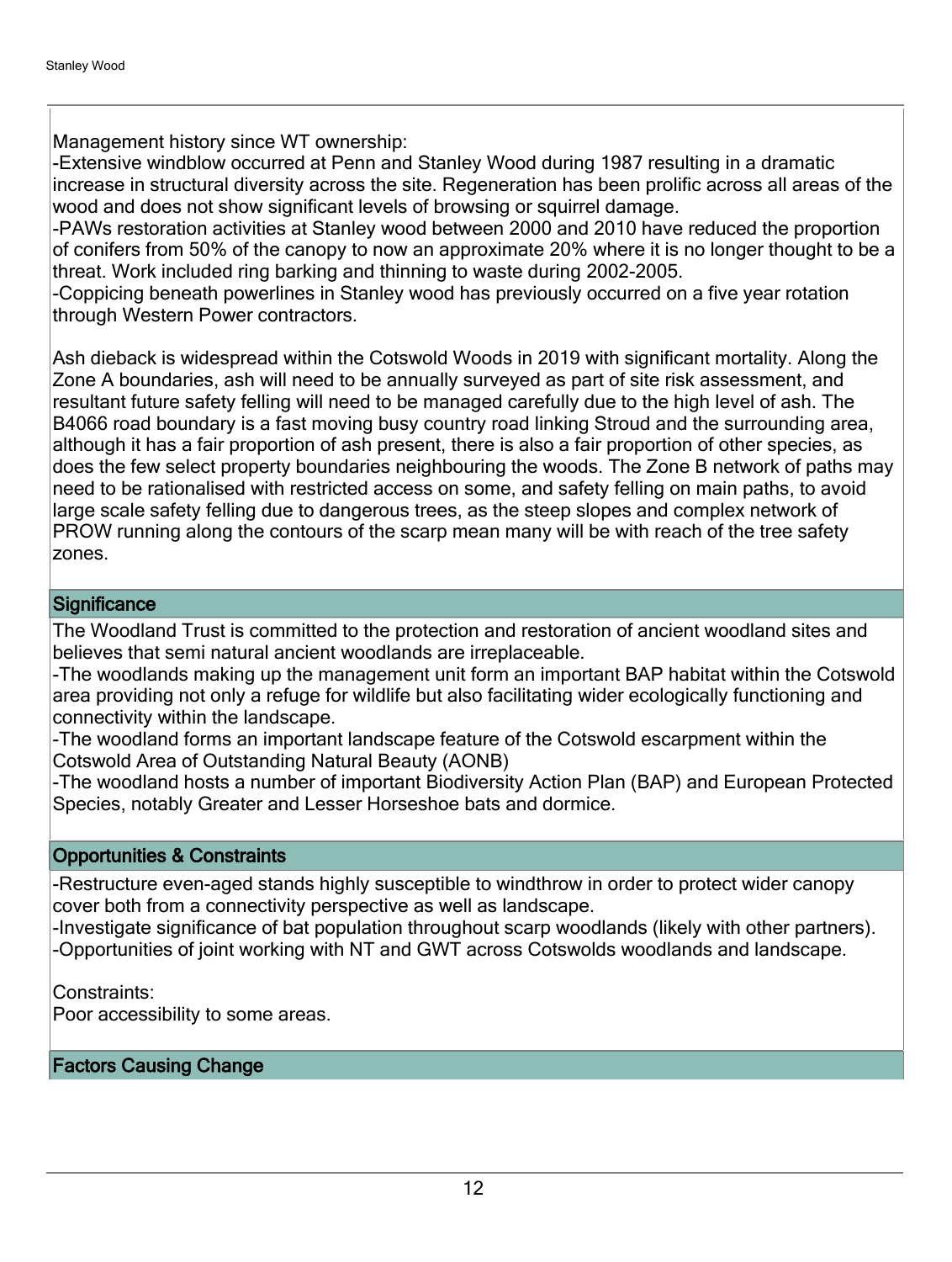-Ash dieback is likely to have a major impact across the Cotswold woods. Much will depend on the required pre-emptive interventions required for health and safety purposes, which is likely to affect all roadside boundaries and public rights of way. This is likely to create an opportunity for alternative species to regenerate and create structural diversity, as long as the local deer population can be kept low enough to ensure natural regeneration opportunities can develop unhindered. There will likely be a major impact on species obligate to ash although this process will occur over time. -Deer browsing remains a threat to successful natural regeneration

-Windthrow is likely to become an increasing issue where stands of even-aged trees have been unthinned on shallow soils, this will increase notably if large areas of ash also start to fail -Squirrels damage on SY and BE will continue to be a threat for young pole stage trees, becoming increasingly significant if the proportion of ash reduces over timer due to ash dieback

#### Long term Objective (50 years+)

#### In fifty years-

Ancient Woodland Site:

A diverse and continuous mixed broadleaf woodland canopy will exist across all of the ancient woodland and secondary woodland areas, broken occasionally by semi-natural glades, rides and open space to provide associated habitats. Areas of Plantation on Ancient Woodland (PAWS) will have been restored through a gradual restoration approach to a predominantly broadleaved composition. ASNW and PAWS areas will be managed seamlessly with good vehicle access through a Continuous Cover Forestry (CCF) approach, utilising selective thinning interventions to create and maintain an irregular woodland structure with a diverse range of predominantly native broadleaved species supporting the highest levels of biodiversity. Deer populations will be managed at levels enabling natural regeneration processes to occur unimpeded by browsing. Open space will be created and maintained through a network of rides and small glades promoting transitional woodland habitat and associated species. Both standing and fallen deadwood will provide a significant habitat. Existing and future veteran trees will be protected and actively managed for as part of the adopted silvicultural strategy, using halo and selective thinning as appropriate.

Short term management Objectives for the plan period (5 years)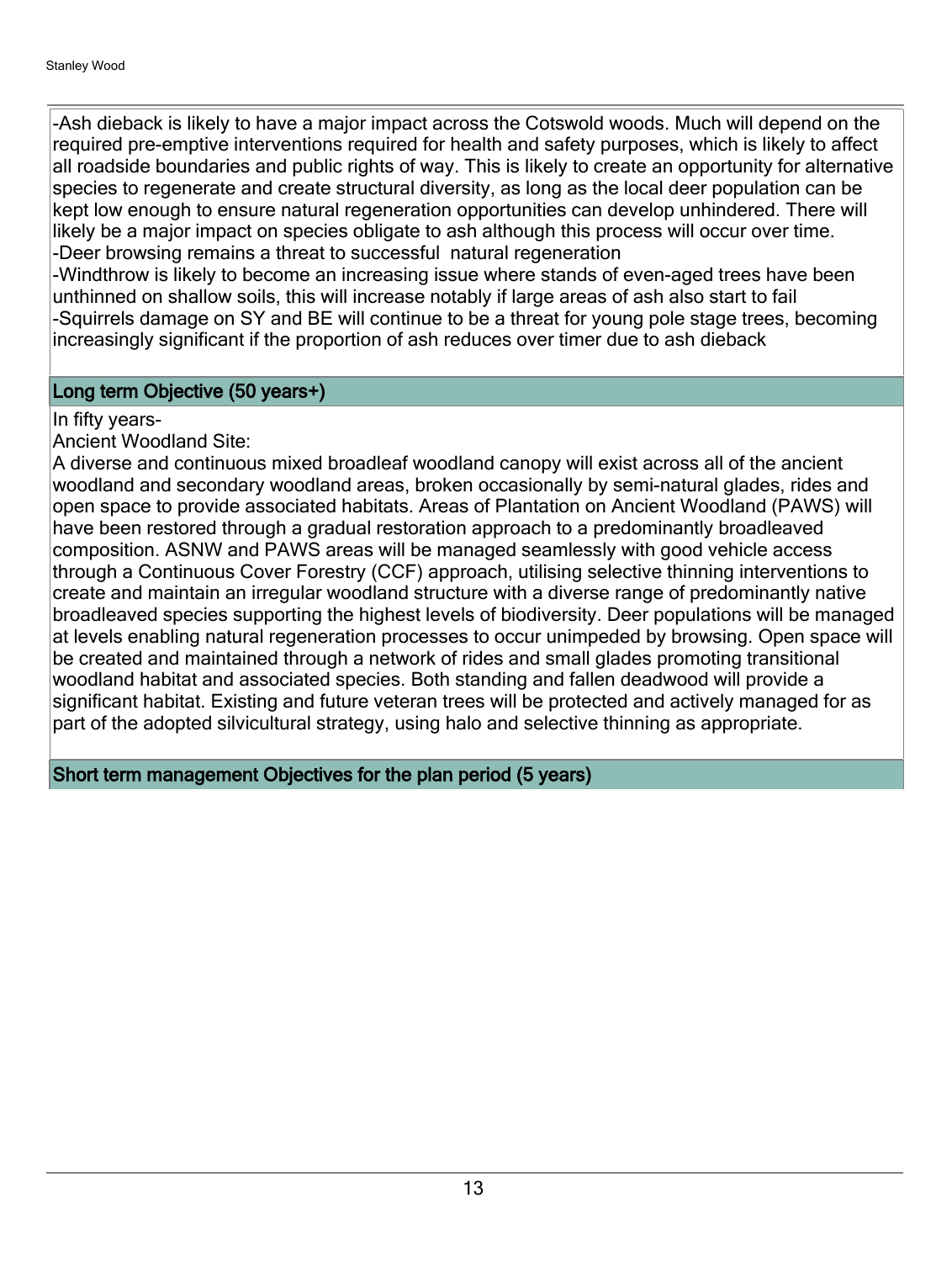- Initiate regeneration felling to widen main network of rides along PROW within ASNW and secondary wood areas (Stanley Wood 5a, b, c, d, e and f) to diversify structure, promote natural regeneration, maintain temporary open and edge habitat, and increase light levels reaching ground favouring native ancient woodland flora. To include halo thinning around veteran trees where accessible, and also to increase levels of standing and fallen deadwood.

- Ash dieback tree safety assessments and subsequent felling of dead or dangerous ash along Zone A and B areas as per WT ash dieback guidance on manging ash dieback on the estate. Annual inspections, and safety works with pro-active felling where necessary. Rationalisation of non PROW permissive paths will also be needed with closure of some paths with high density of dangerous or dying ash trees.

- Creation and maintenance of new deer exclosures to monitor deer impact.

- To carry out a deer impact assessment and maintain programme of deer control accordingly.

- Commission (European Protected Species) EPS survey in Cotswold Woods to inform future management.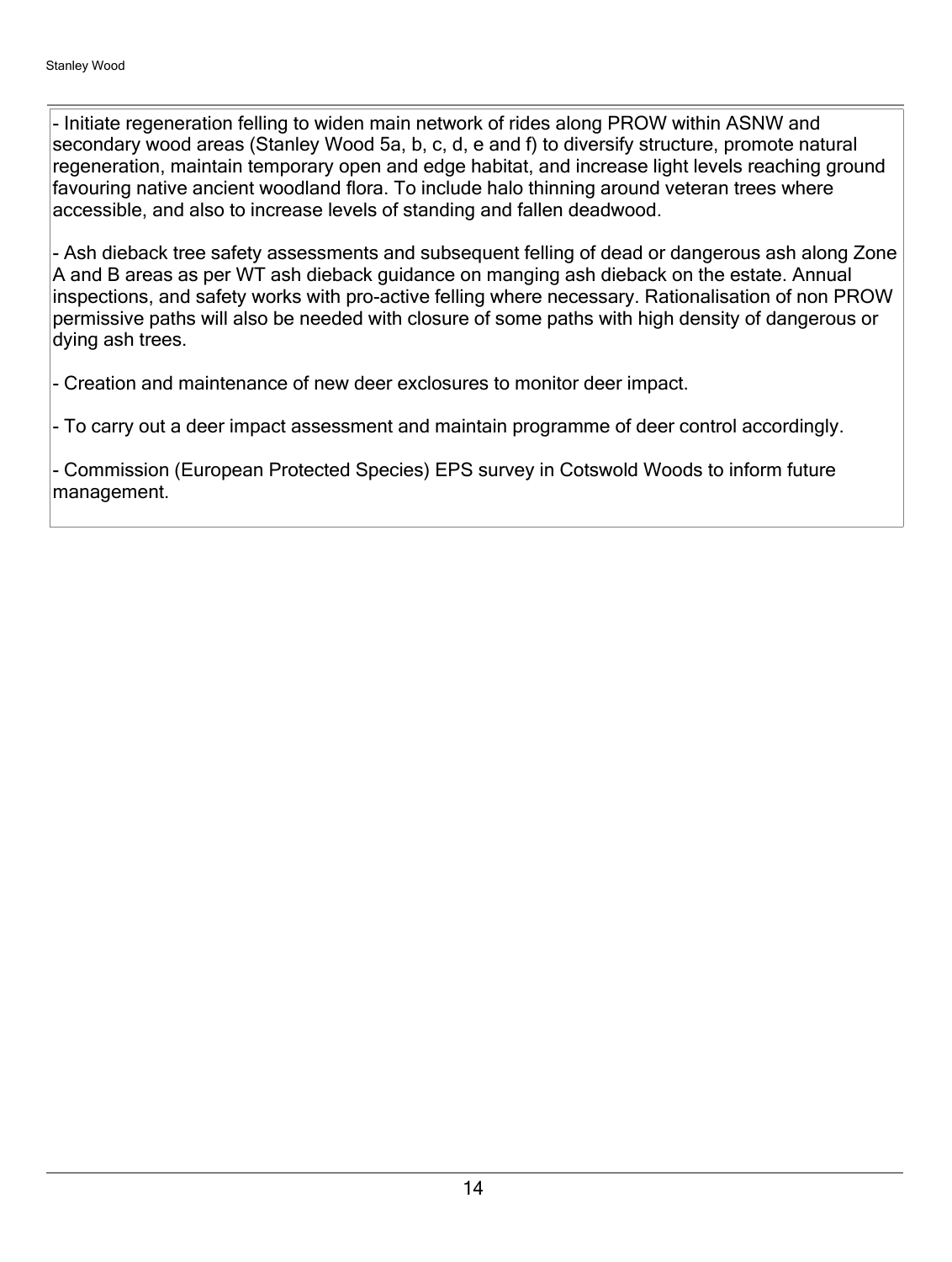#### 5.2 Connecting People with woods & trees

#### **Description**

Stanley Wood sits on the Cotswold scarp south of Stroud, just below the villages of Kings Stanley and Leonard Stanley, adjacent to the Woodland Trusts Penn Wood. Parking is available along several large laybys and pull-ins on the B4066, in Middleyard and Kings Stanley, or on Selsey Common. A formal car park owned by Gloucestershire Wildlife Trust at the neighbouring Coaley Peak Picnic Site and Viewpoint to the south is the main base for most walkers in the area with PROW linking all the Cotswold Woods and The Cotswold Way national trail. Public transport services currently link Stroud with Nympsfield via the road adjacent the site. The nearest stop is located at The Bell; Selsley Common located 2km away to the north east. www.traveline.info

The site is easily accessed at multiple entrances from the adjacent B4066 between Stroud and Dursley, and from the village lanes and footpaths of Middleyard and Kings Stanley. PROW and permissive path entrances are either open or kissing gates. There are many Public Rights of Way (PROWs) throughout Penn and Stanley woods. All public footpaths have steep sections except the Cotswold Way. While the PROWs are not surfaced they are freely draining and naturally stony. Public bridleways cross parts of the site, and a permissive bridleway adjacent to the B4066, surfaced by the Woodland Trust in 2002, provides a flat, well surfaced linear route through the sites. This route links Selsley Common, Penn and Stanley Woods and Coaley Peak. Entrances on the bridleway routes are open or with bridleway gates.

The Cotswold Woods form part of the central Cotswolds in the AONB guide https://www.cotswoldsaonb.org.uk/wp-content/uploads/2018/12/Explore-Booklet-2018-web.pdf

There are no known public toilets close to the woods. Public toilets are located in Stroud, Stonehouse, and Wooton-under-Edge. Stroud District council publish a list of the services open to the public which can be accessed at https://www.stroud.gov.uk/community-and-living/public-toilets

#### Access/Infrastructure

Stanley Wood, and the Woodland Trusts Cotswold Woods are not served by any official WT car parks, but as with much of the Cotswold ridges, parking is available in many formal and informal laybys and pull-ins directly connected to the sites. One large public car park at Coaley Peak Picnic Site and managed by Gloucestershire Wildlife Trust (formerly Glos Council) provides parking for much of the area and the network of recreational space along the Cotswold Scarp. The Cotswold Way connects much of the surrounding countryside with a national trail, as well as many footpaths and bridleways, both designated and permissive. Public transport is good with bus services connecting many of the area's Cotswold villages, with larger towns such as Stroud. The Cotswold Woods form part of the central Cotswolds in the AONB guide https://www.cotswoldsaonb.org.uk/wpcontent/uploads/2018/12/Explore-Booklet-2018-web.pdf

#### General Communication Drivers

The sites lend themselves to visits by both the local community and visitors to the area via the Cotswold Way. The local population is made up of several large and small towns in the immediate area including: Stroud, Cam & Dursley, Wooton-under-Edge, Stonehouse, and Nailsworth; and many other neighbouring villages, mean the sites are in easy reach of a relatively large population. The neighbouring Coaley Peak Picnic Site and Viewpoint is managed by Gloucestershire Wildlife Trust and provides a large free public car park and picnic site, and along with neighbouring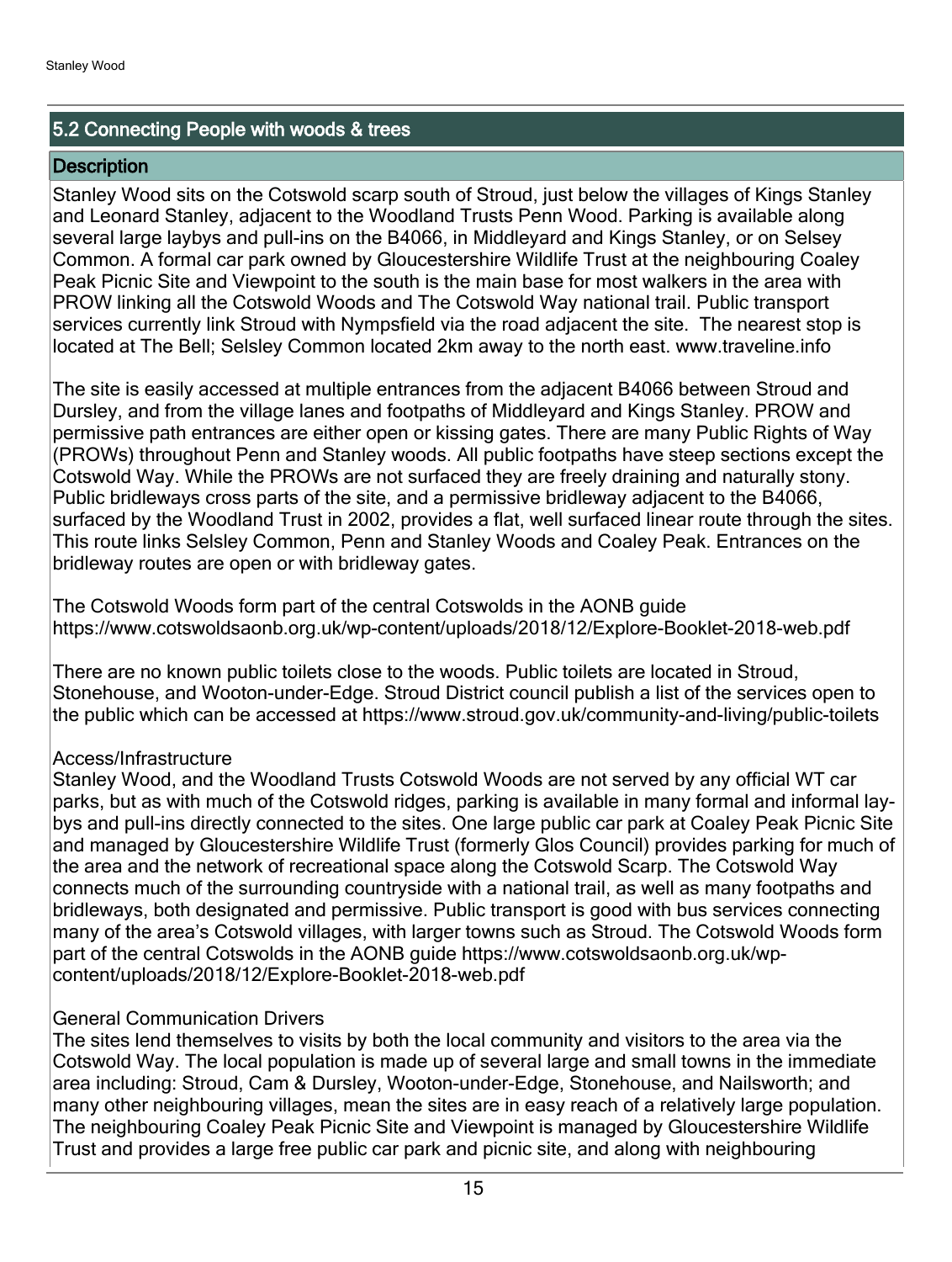Woodchester Park (National Trust) are both popular visitor attractions in the area.

The sites contain some of the best examples of publicly accessible woodland habitat available in the area, with many neighbouring woodlands in private ownership. Beech woods within the Cotswolds are nationally important feature which strengthens ecological and landscape connectivity, and the Cotswolds hosts a significant ancient woodland resource with beech especially a particularly distinct and prominent feature. There are several prominent viewpoints from the Cotswold scarp across the area, notably at the popular GWT managed Coaley Peak. There are also quieter, but still great views across the landscape particularly at the Coaley Wood main entrance.

Current signage branding is a mixture of large and small di-bond welcome boards, and road-side signs installed in 2018 and 2019. There are no orientation boards onsite. Overall interpretation could be improved given the important habitat, and long distance trails running through 3 of the sites. Some of these contain wooden way-marker national trail posts, but many are now worn and weathered.

Events: There are currently no WT events operated within this complex of sites. It is likely that events would be popular especially in school holidays when families are likely to visit. Outside school holiday, local events may be popular for smaller interest groups, as will events on the Cotswold Way. External horse riding, cycling and running organisations run occasional events along the PROW network that pass through WT land, but are mainly coordinated from surrounding land. These are run under their own insurance and risk.

Welcome Sites: Current visitor numbers are unknown. There are no known current user groups other than the general public although the sites are likely to be interesting to conservationists, historians, geologists, walkers/ramblers and horse riders.

There are few barriers to access in general, although there is limited Woodland Trust parking and no clear way marked circular routes which may deter some visitors. Information on the terrain of walks is also limited and often many routes include long sections of steep paths/tracks, although a good network of linear tracks along the contours do provide good year round access.

Volunteering: There are currently no volunteers operating at these sites, except for several Parish Council tree wardens that help monitor the site, and report fallen trees and access issues. The Cotswold Voluntary Wardens have worked across Penn, Stanley and Coaley Wood from time to time in the past.

Schools: There are several schools near-by in the local area, predominantly based around Stroud, Dursley and Wooton-under-Edge. Currently there is no formal engagement between them and The Woodland Trust at these sites.

Forest Schools: None currently at Stanley Wood. Although the scout camp area in Penn Wood adjoins the site and cubs and scouts use the woods from time to time on the public right of way network.

Wider Community Engagement: currently minimal

Horseriders - Public and permissive bridleways cross all of the sites. A permissive bridleway in Penn and Stanley Wood adjacent to the B4066 was created in 1995 with funding from the council, the British Horse Society and local funders to provide a safe, flat, well surfaced linear route through the sites, avoiding the B4066. This route links Selsley Common, Penn and Stanley Woods, Coaley Peak, and Woodchester Park, with bridleways heading north and south into neighbouring villages. Entrances on the bridleway routes are open or with bridleway gates.

Permissive bridleways at Penn, Stanley and Coaley Woods all underwent some re-surfacing work in 2002 (Penn and Stanley Wood) thanks to grant aid from the Gloucestershire Environment Trust. Use of the wrong paths and occasional building of horse jumps has damaged the terrain in places, and causes tension between different path users, inc walkers, cyclists and horse riders. Signage and gate improvements have taken place frequently in recent years.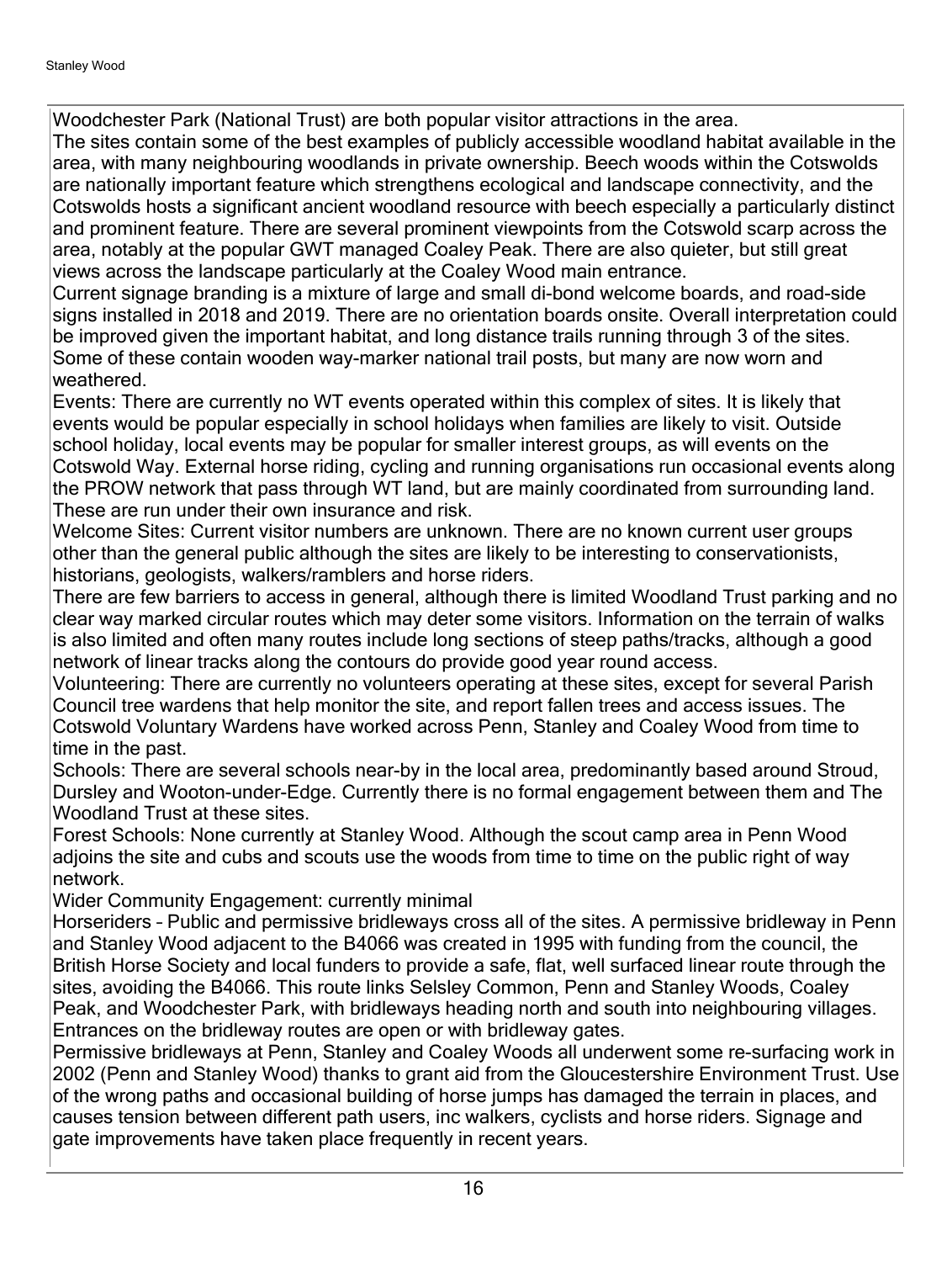Cyclists - Increasing numbers of mountain bikers use the permissive as well as public bridleways within the woods, including during night-time. Use of the wrong paths and speed of travel can cause tension between different path users, inc walkers, cyclists and horse riders. Access points opening up from the along the B4066 boundary by cyclists has caused damage to the ground flora and sections of fencing were installed in 2018 to prevent this along with improved signage.

#### **Significance**

The Woodland Trusts Cotswold Woods are all within the Cotswolds Area of Outstanding Natural Beauty (AONB), and connect and link into the wider wooded landscape which defines the scarps, Beech woods within the Cotswolds are a nationally important feature.

The Cotswold Woods provides a destination for a diverse visitor base throughout the year and is popular with local people from the surrounding towns and countryside. It provides several stretches of the Cotswold Way National Trail, and is utilised regularly by walkers, specialists, locals, forest schools and more.

The sites have been selected as one of the top 250 sites owned by the Woodland Trust which are likely to see further investment in the visitor experience in near the future.

#### Opportunities & Constraints

Opportunities:

- To engage with a large number of people across the Woodland Trusts Cotswolds Woods, which connect and link into the wider wooded landscape;

- Improve access infrastructure to provide year-round circular walk options, with areas accessible for buggies and off-road wheelchairs;

- To refresh the entrance configuration including new interpretation boards and associated signage;

- Wider partnership collaboration across whole of Cotswolds woods/AONB and partner NGO's.

- To reconfigure the car parking lay-bys and pull-ins to enable better usage of the space available.

Constraints:

- The steeper slopes across the sites restrict access to some areas by those people with mobility limitations.

#### Factors Causing Change

- Possible increase in anti-social behaviour with increasing visitor numbers.
- Illegal use of PROW by motorbikes
- Use of public footpaths by horse riders and cyclists
- Ash dieback and reconfiguration of permissive path routes.

#### Long term Objective (50 years+)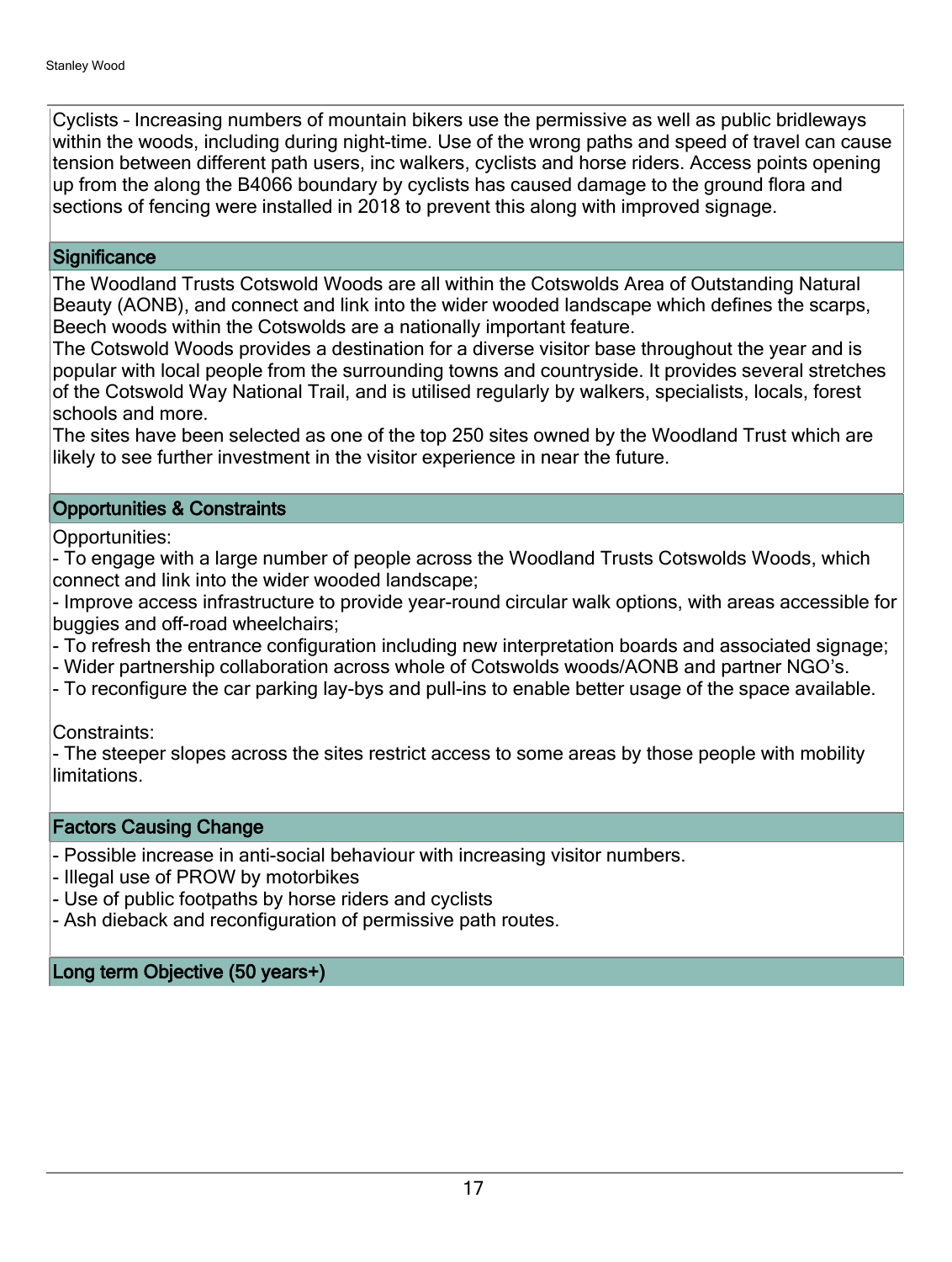#### Connecting People:

The Welcoming Site Programme will lead to a series of lasting upgrades that will improve the visitor experience and will likely increase the number and range of visitors to this complex of outstanding woodland. An attractive and serviceable network of tracks, paths, and parking areas will further encourage the appreciation of the woodland complex both on the site and in the locality. The complex of sites will be managed to meet the required high standards of the Welcoming Site Programme and will provide welcoming, well-maintained entrances, access furniture, signage and other infrastructure to better facilitate use by a wider range of visitors. Interpretation will bring the sites together and promote the interests and key features of the complex as a whole and in context with the wider local landscape. The site will be a truly valued resource in the local community and well respected.

#### Short term management Objectives for the plan period (5 years)

- Improve the entrance configuration by installing new orientation boards and associated threshold signage that brings the surrounding sites together and promotes the interest and key features and in context with the wider local landscape;

- Maintain and improve the existing PROW and most used permissive path network in favourable condition, liaising with the Cotswold Voluntary Wardens and Cotswold AONB, GCC PROW Team, and local volunteers;

- Explore funding opportunities to implement further engagement activities in tandem with geological interpretation/activity.

- Reconfigure the car parking lay-bys and pull-ins to enable better usage of the space available.

- Maintain the site as easily accessible, attractive, well maintained and safe woodland. The path network and entrances should remain in good condition and appropriate for level and type of use and in accordance with access categories.

- Ensure visitor safety via ongoing tree and infrastructure monitoring regime and remedial works as necessary.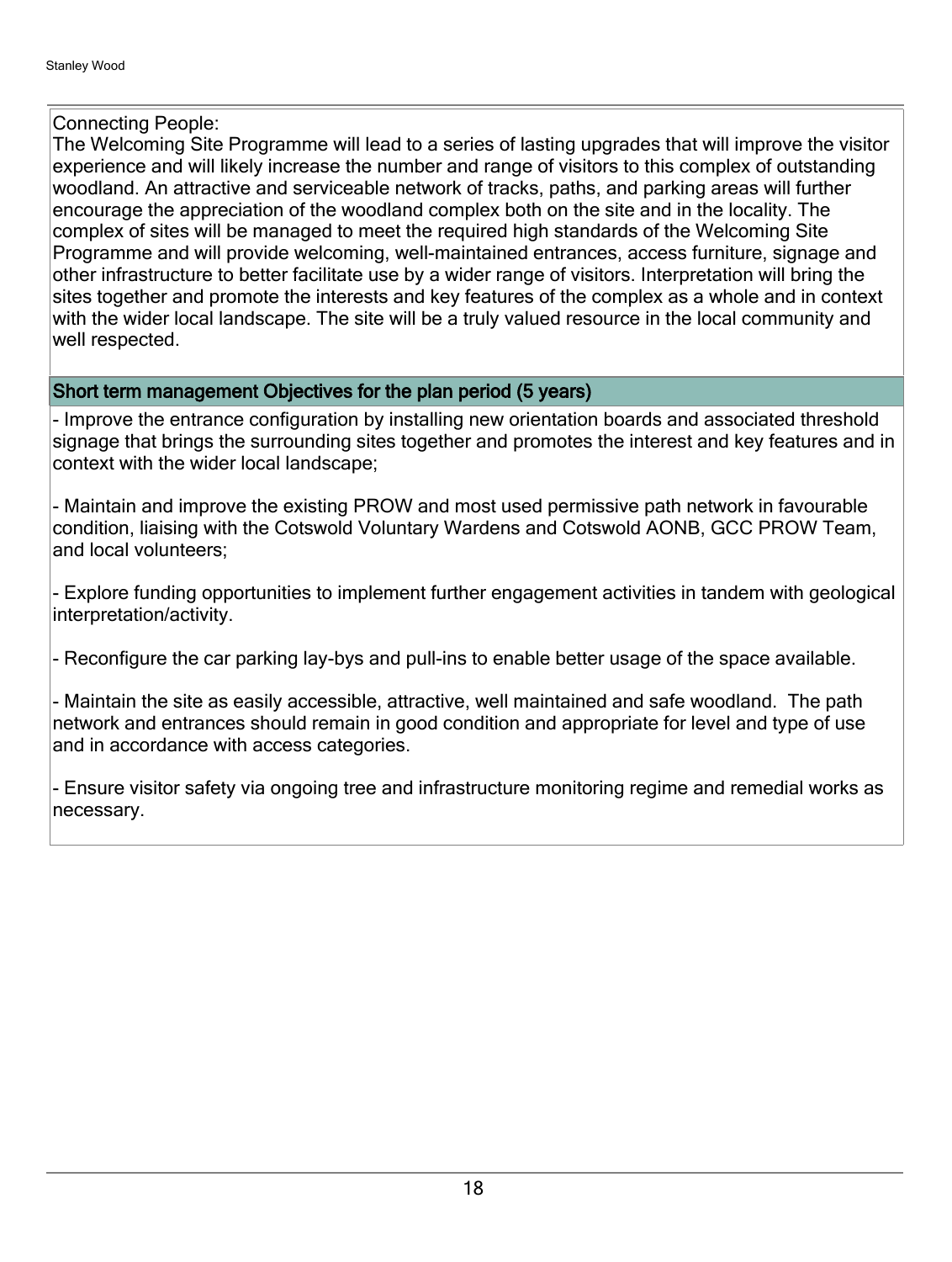| <b>6.0 WORK PROGRAMME</b> |              |                    |        |  |  |  |
|---------------------------|--------------|--------------------|--------|--|--|--|
| Year                      | Type of Work | <b>Description</b> | Due By |  |  |  |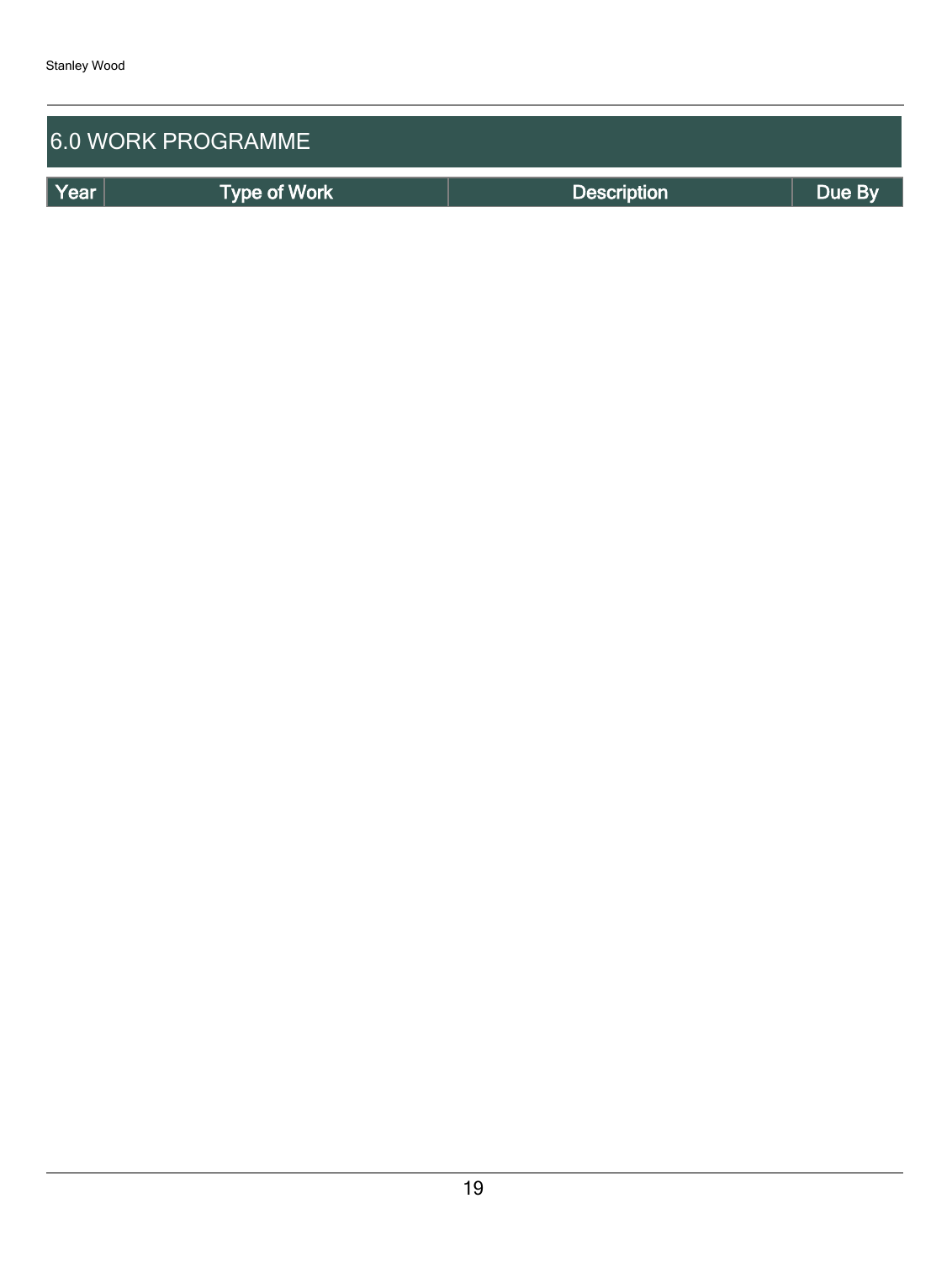## APPENDIX 1: COMPARTMENT DESCRIPTIONS

| Cpt<br>No. | Area<br>(ha) | <b>Main</b><br><b>Species</b>         | Year | <b>Management</b><br>Regime | <b>Major</b><br>Management<br><b>Constraints</b>                                                                                                                          | <b>Key Features</b><br><b>Present</b>                                                  | <b>Designations</b>                                                              |
|------------|--------------|---------------------------------------|------|-----------------------------|---------------------------------------------------------------------------------------------------------------------------------------------------------------------------|----------------------------------------------------------------------------------------|----------------------------------------------------------------------------------|
| 5a         |              | 26.30 Mixed<br>broadlea<br><b>ves</b> |      | 1950 High forest            | Gullies/Deep<br>Valleys/Uneven/<br>Rocky ground,<br>No/poor<br>vehicular access<br>within the site,<br>Very steep<br>slope/cliff/quarry/<br>mine shafts/sink<br>holes etc | Ancient<br><b>Woodland Site, Natural</b><br>Connecting<br>People with<br>woods & trees | <b>Ancient Semi</b><br>Woodland, Area<br>of Outstanding<br><b>Natural Beauty</b> |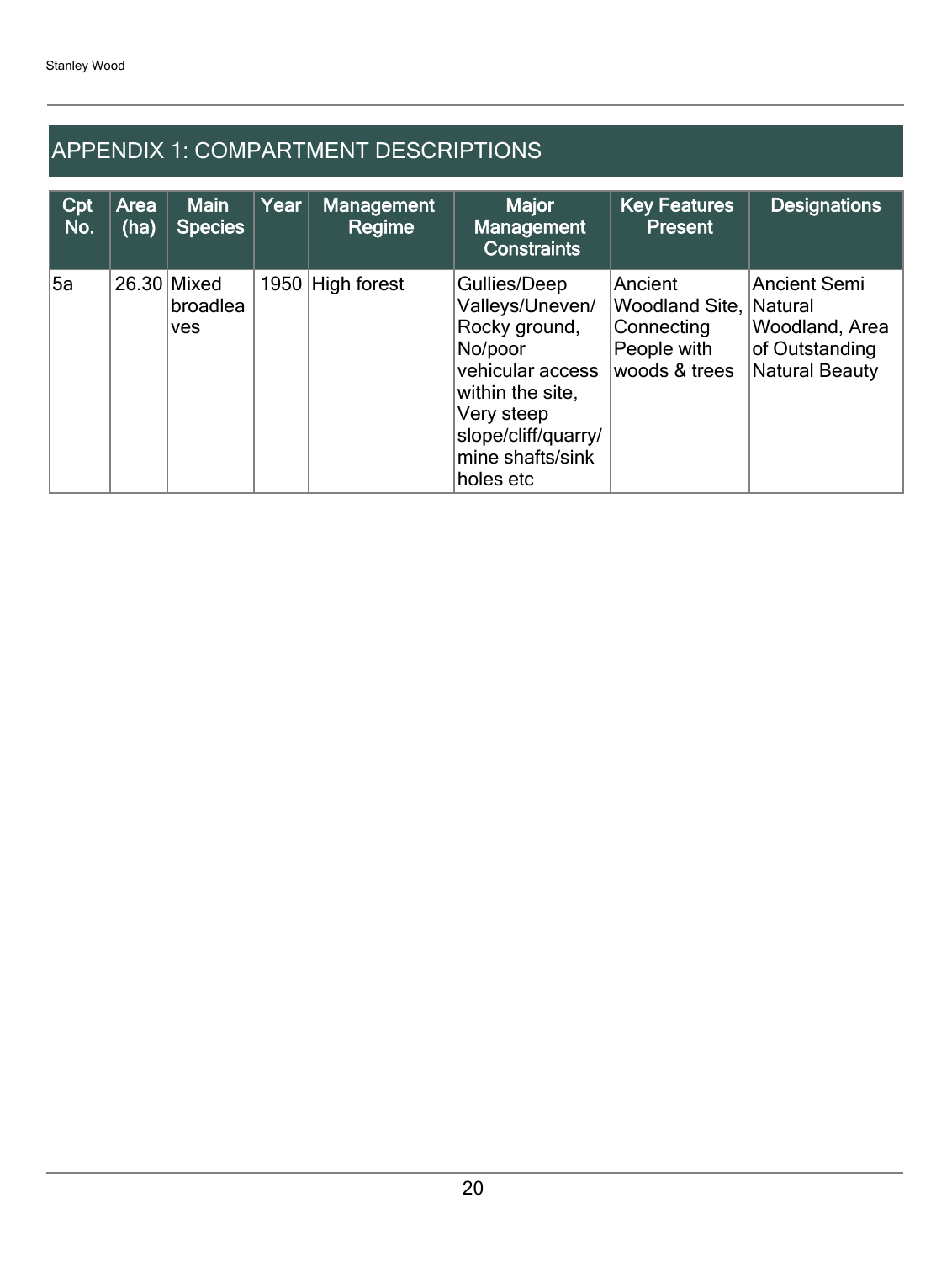SW - This large sub-compartment runs the whole length of the wood some 2.3 km along the northfacing Jurassic limestone escarpment. At its widest it is 400m and at its narrowest 120m wide and throughout the slopes are steep. The average gradients vary between 20 and 66%. The strip of woodland bordering the B4066 county highway is 2.5km long and has been designated a Tree Safety Zone A.

Compartment 5a incorporates most of the pedestrian and management access points. Parking for up to 8 cars is available opposite the glider club entrance at NGR 8060601912. This entrance point doubles for management access, it links the area with the stoned permissive bridleway route via a track along the edge of a small portion of land owned and retained by the Glider club. There are 11 other pedestrian or bridleway access points. Routes within the woodland suitable for management access include the permissive bridleway route that the Woodland Trust created (running the entire east-west length of the site); the two lengths of designated PROW bridleways and the RUPP; the section of the Cotswold Way National Trail within the eastern end of the woodland; a steep PROW footpath route linking the Cotswold Way to the permissive bridleway route; a steep PROW footpath route linking the RUPP/Bridleway intersection to the permissive bridleway; a steep spur section of permissive trackway from the permissive bridleway that dissects the western side of compt. 5d. Given the steep gradient of the slopes the management tracks and path network is extensive, yet it dominates the flatter section along the top and bottom of the scarp and still leaves pockets of very inaccessible woodland. The Cotswold Way and bridleways run east to west along the south of the site. Deep historic holloways run south to north linking the northern villages of Leonard Stanley and Middleyard (one designated a RUPP and the other a bridleway).

Much of the southern external boundary of compartment 5a is demarked with post and wire fencing; this is in state of disrepair and some sections can no longer be made out on the ground.

A dog leg section of overhead power lines dissect the site's mid-eastern section east of the Gliding Club. The power companies are responsible for the clearance of developing scrub beneath these lines and are under cyclic coppice management.

There are a number of spectacular beech specimens both along the ancient boundaries/sunken tracks and within the matrix of the wood. Following the clearance of much of the woodland during the 1950's there appears to have been some planting of conifers (Larch and Corsican pine) during the 1950s but nowhere does this exceed 5% in this sub-compartment.

Understorey is variable. In some locations Hazel dominates whilst in others Yew, Hawthorn, Beech, Holly and Hazel form a sub-canopy. The most common ground flora species are Ivy (Hedera helix), Dog's mercury (Mercurialis perennis), Sweet woodruff (Galium odoratum), Bluebell (Hyacinthoides non-scripta), Male fern (Dryopteris filix-mas) and Hartstongue fern (Phyllitis scolopendrium).

Throughout the sub-compartment are a number of quarry workings of varying scale.

| 5b | $4.05$ Mixed<br>broadlea | 1950 High forest | No/poor<br>vehicular access  Woodland Site,  Woodland Site,                                                         | Ancient                   | Ancient                |
|----|--------------------------|------------------|---------------------------------------------------------------------------------------------------------------------|---------------------------|------------------------|
|    | ves                      |                  | within the site,<br>Very steep<br>slope/cliff/quarry/ woods & trees Natural Beauty<br>mine shafts/sink<br>holes etc | Connecting<br>People with | Area of<br>Outstanding |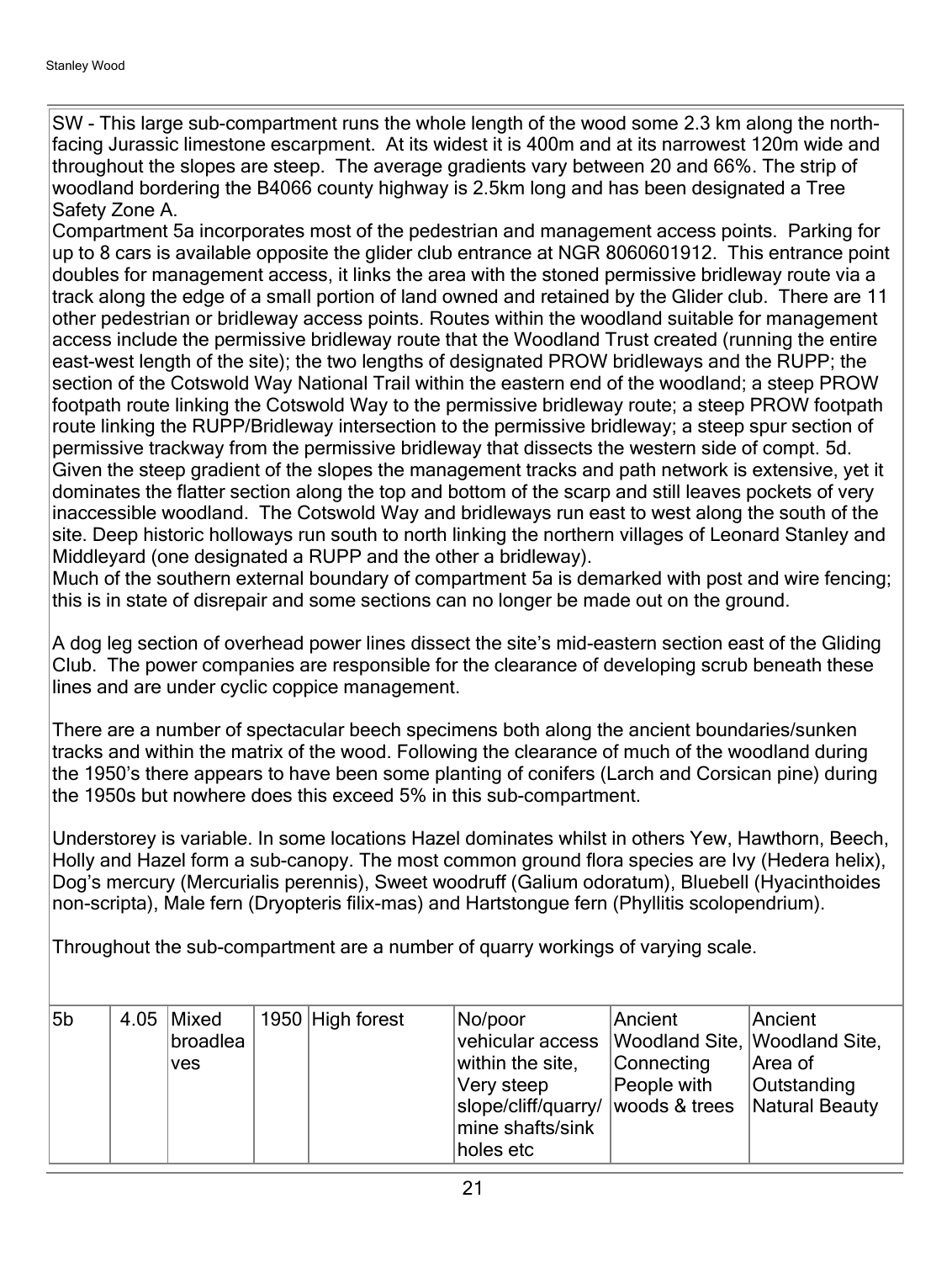SW - This sub-compartment has very similar characteristics to 5a but has fewer large Beech trees and in addition to Ash contains a scattering of Larch and Corsican pine forming circa 10-15% of canopy where it is densest. Following restoration thinning 2002-2005 it is not thought that they are impacting negatively on the habitat value of the ancient woodland site, the threat level imposed by the conifers is low and it is thought that the ancient woodland communities are secure. However Much of the ash shows signs of chalara ash dieback. The under-storey and ground flora are similar to that of 1a.

Management access is via the RUPP to the east and the permissive bridleway route to the south. Ground conditions throughout are very steep. Overhead power lines used to cross very closely to the western end of the compartment but these were removed in 2010. The permissive bridle path goes through 1B parallel to the B4066 and the RUPP forms the compartments southern boundary. Sections of the RUPP are steep. The removed power lines form the western compartment boundary.

| 5c | 1.74 $Mixed$ | 1980 High forest | No/poor                                 | Ancient                      | Ancient Semi   |
|----|--------------|------------------|-----------------------------------------|------------------------------|----------------|
|    | broadlea     |                  | vehicular access Woodland Site, Natural |                              |                |
|    | <b>ves</b>   |                  | within the site                         | <b>Connecting</b>            | Woodland, Area |
|    |              |                  |                                         | People with                  | of Outstanding |
|    |              |                  |                                         | woods & trees Natural Beauty |                |

SW - This compartment is bounded by the B4066 to the south and the permissive bridleway track at the crest of the escarpment; it is comparatively flat. It was thinned in 2001 during which a number of potentially hazardous trees were removed. Beech was favoured for removal during this operation as it is notoriously difficult to assess the risk they pose to traffic on the B4066. The thinning was also seen as an attempt to increase the stability of the woodland along the top of the scarp.

Ash, Oak, Larch, Silver birch and some Sycamore now form the semi-mature open canopy. All the sub-canopy and larger regeneration was coppiced to facilitate thinning; this has since grown back as a developing shrub layer despite deer browsing evidence. In the higher light environment bramble dominates the ground flora although Dog's mercury and Sweet woodruff are occasionally present. Recent regeneration is largely of Ash much showing adb.

| 5d | $4.38$ Mixed<br> broadlea<br><b>ves</b> | $\vert$ 1970 High forest | Very steep<br>slope/cliff/quarry/ Woodland Site, Woodland Site,<br>mine shafts/sink Connecting<br>holes etc | Ancient<br>People with         | Ancient<br>Area of<br><b>Outstanding</b> |
|----|-----------------------------------------|--------------------------|-------------------------------------------------------------------------------------------------------------|--------------------------------|------------------------------------------|
|    |                                         |                          |                                                                                                             | woods & trees   Natural Beauty |                                          |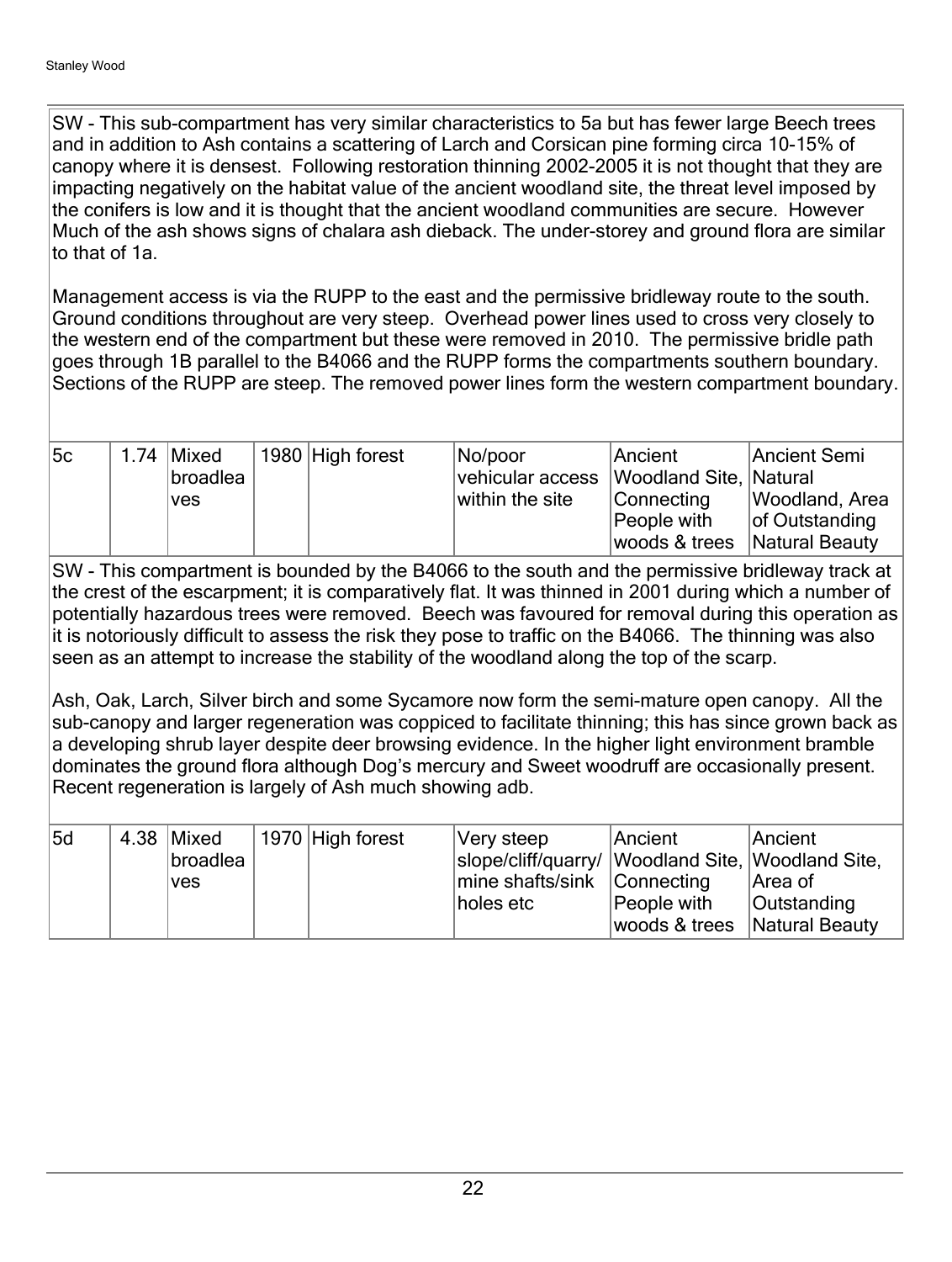SW - This sub-compartment lies in the mid-portion of the scarp slope and has its north eastern boundary delineated by the electricity power lines. It is a complex assemblage of both broadleaved and coniferous trees. The proportion of conifers (Corsican and Scots pine, Larch and Western red cedar) varies considerably only becoming more dense in small isolated pockets. It was apparent in 2003 that the vigour of some of the pines was reduced by an attack by Pine-shoot beetle (Tomicus piniperda). The conifers were thinned as part of restoration works over the period 2002-2005. The threat level imposed by the conifers is low and it is thought that the ancient woodland communities are secure.

Broadleaves are present in the canopy (mostly ash and Sycamore) and in the prolific sub-canopy Beech, Ash, Sycamore, Hazel, Yew and Field maple abound. Much of the ash shows signs of chalara ash dieback. Despite the presence of conifers the ground flora is abundant and throughout consisting of Ivy, Herb Robert (Geranium robertianum), Hemp agrimony (Eupatorium cannabinum), Wild strawberry (Fragaria vesca), Wood spurge (Euphorbia amygdaloides), Hartstongue fern and sedges.

Some of the broadleaves may be pre-cursor trees growing from stumps of the former ancient woodland but on the whole the strong broadleaved element is derived from regeneration.

5d is served with a steep track from the permissive bridleway route along the top or southern boundary of the compartment.

| 5e |      |            |                  |                                                  |             |                    |
|----|------|------------|------------------|--------------------------------------------------|-------------|--------------------|
|    | 2.77 | Mixed      | 1970 High forest | No/poor                                          | Ancient     | Ancient            |
|    |      | broadlea   |                  | vehicular access  Woodland Site,  Woodland Site, |             |                    |
|    |      | <b>ves</b> |                  | within the site,                                 | Connecting  | Area of            |
|    |      |            |                  | Very steep                                       | People with | <b>Outstanding</b> |
|    |      |            |                  | slope/cliff/quarry/ woods & trees Natural Beauty |             |                    |
|    |      |            |                  | mine shafts/sink                                 |             |                    |
|    |      |            |                  | holes etc                                        |             |                    |

SW - This sub-compartment lies to the west of the electricity power lines and is very similar in character to 5d but contains a higher proportion of Western red cedar. It is thought that the scattering of small, sub canopy WRC is a consequence of suppression rather than seeding. The strong remnant communities of regenerating broadleaves and ancient woodland flora species are present throughout as per compt. 5d.

The conifers were thinned as part of restoration works over the period 2002-2005. The threat level imposed by the conifers is low and it is thought that the ancient woodland communities are secure. The sub-canopy and ground flora are similar to those of 5d.

| 5f | $2.00$ Beech | 1970 High forest | No/poor<br>vehicular access<br>within the site,<br>Very steep<br>slope/cliff/quarry/ woods & trees | Ancient<br>Woodland Site, Woodland Site,<br>Connecting<br>People with | Ancient<br>Area of<br>Outstanding<br>Natural Beauty |
|----|--------------|------------------|----------------------------------------------------------------------------------------------------|-----------------------------------------------------------------------|-----------------------------------------------------|
|    |              |                  | mine shafts/sink<br>holes etc                                                                      |                                                                       |                                                     |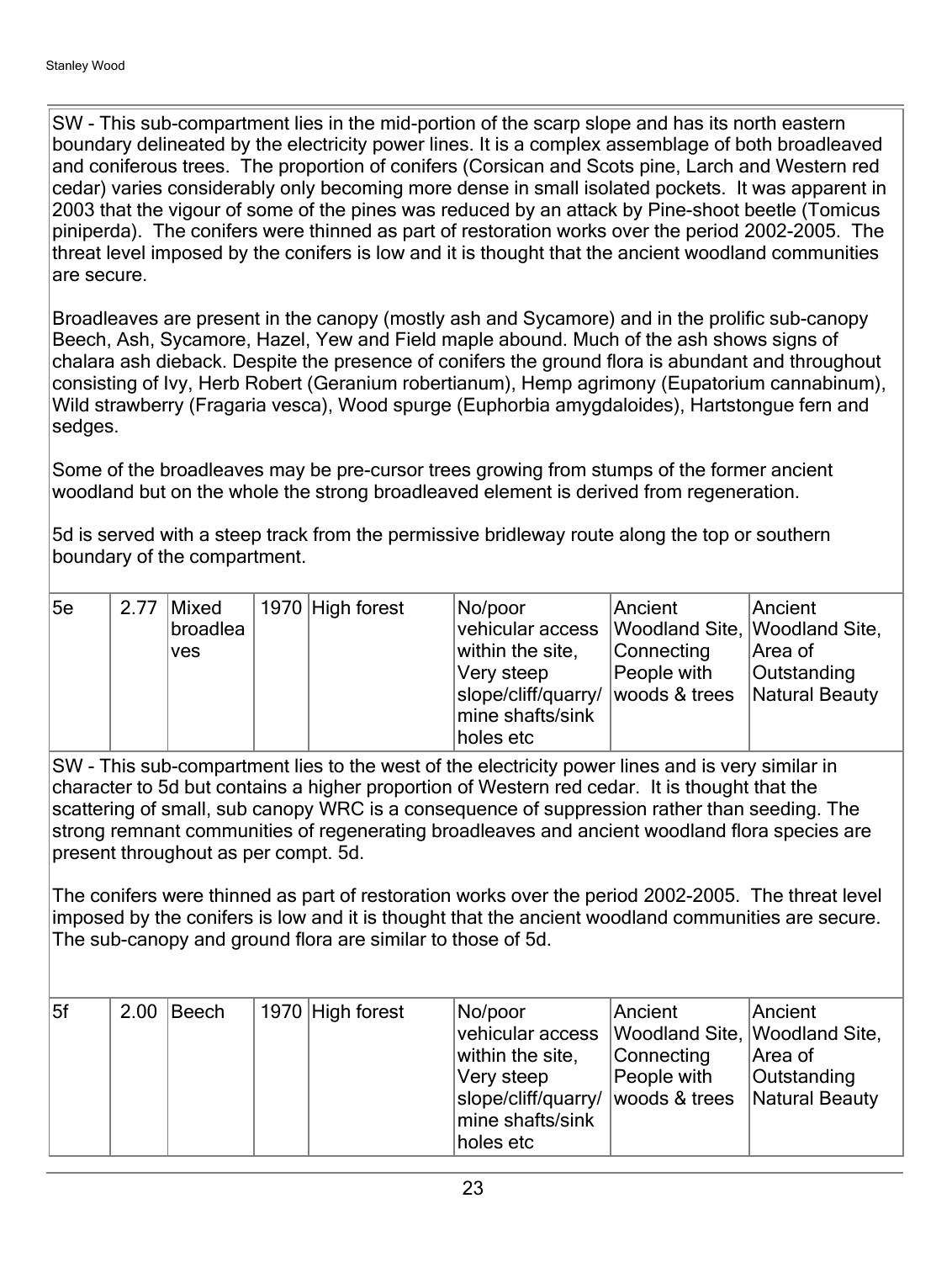SW - An area of closely planted beech plantation established circa 1950. Forming a full and dense canopy that has been thinned previously and is now beginning to self thin. Ground flora is dominated by ivy and ferns reflecting the low light levels since canopy closure. There are rare hazel shrubs notably along the edge but no other shrub or understorey. Little viable regeneration is found. Self thinning is problematic on the northern end of the compartment where the trees on very steep slopes overhang the Cotswold way and regularly pull out of the shallow soils and fall to block the path.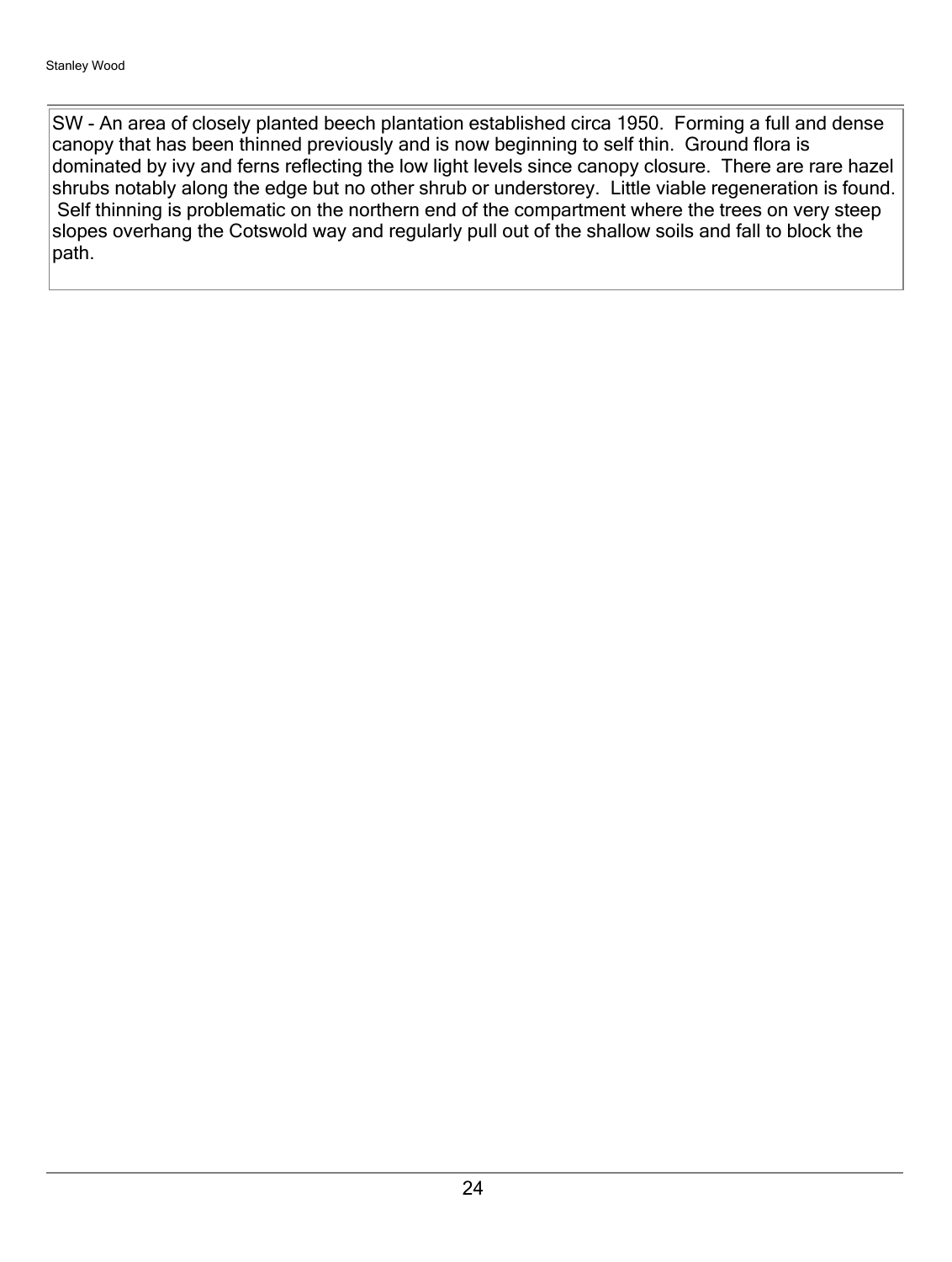## Appendix 2: Harvesting operations (20 years)

| Forecast<br>Year | Cpt | <b>Operation Type</b> | <b>Work Area</b><br>(ha) | Estimated<br>vol/ha | <b>Estimated total</b><br>vol. |
|------------------|-----|-----------------------|--------------------------|---------------------|--------------------------------|
| 2020             | 5a  | Thin                  | 26.30                    | 19                  | 500                            |
| 2020             | 5b  | Thin                  | 4.05                     | 21                  | 85                             |
| 2020             | 5c  | Thin                  | 1.74                     | 20                  | 35                             |
| 2020             | 5d  | Thin                  | 4.38                     | 19                  | 85                             |
| 2020             | 5e  | Thin                  | 2.77                     | 20                  | 55                             |
| 2020             | 5f  | Thin                  | 2.00                     | 25                  | 50                             |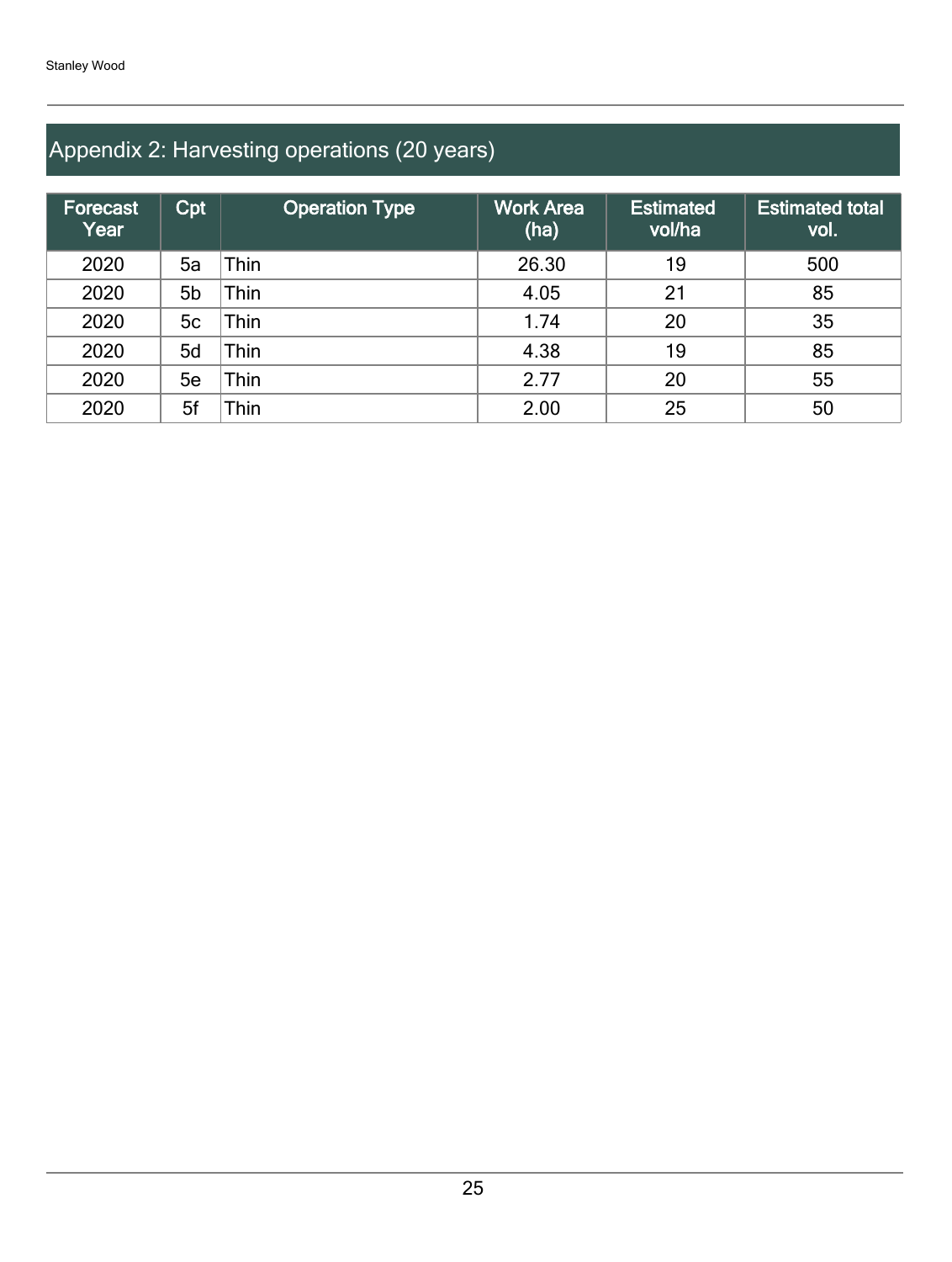## **GLOSSARY**

#### Ancient Woodland

Ancient woods are defined as those where there has been continuous woodland cover since at least 1600 AD. In Scotland ancient woods are defined strictly as sites shown as semi-natural woodland on the 'Roy' maps (a military survey carried out in 1750 AD, which is the best source of historical map evidence) and as woodland all subsequent maps. However, they have been combined with long-established woods of semi-natural origin (originating from between 1750 and 1860) into a single category of Ancient Semi-Natural Woodland to take account of uncertainties in their identification. Ancient woods include Ancient Semi-Natural Woodland and plantations on Ancient Woodland Sites (see below). May support many species that are only found in ancient woodland.

#### Ancient Semi - Natural Woodland

Stands in ancient woods defined as those consisting predominantly of native trees and shrubs that have not obviously been planted, which have arisen from natural regeneration or coppice regrowth.

#### Ancient Woodland Site

Stands in ancient woods that have been converted to plantations, of coniferous, broadleaved or mixed species, usually for timber production, including plantations of native species planted so closely together that any semi-natural elements of the understorey have been suppressed.

#### Beating Up

Replacing any newly planted trees that have died in the first few years after planting.

#### **Broadleaf**

A tree having broad leaves (such as oak) rather than needles found on conifers (such as Scots pine).

#### **Canopy**

The uppermost layer of vegetation in a woodland, or the upper foliage and branches of an individual tree.

#### Clearfell

Felling of all trees within a defined area.

#### **Compartment**

Permanent management division of a woodland, usually defined on site by permanent features such as roads. See Sub-compartments.

#### **Conifer**

A tree having needles, rather than broadleaves, and typically bearing cones.

#### Continuous Cover forestry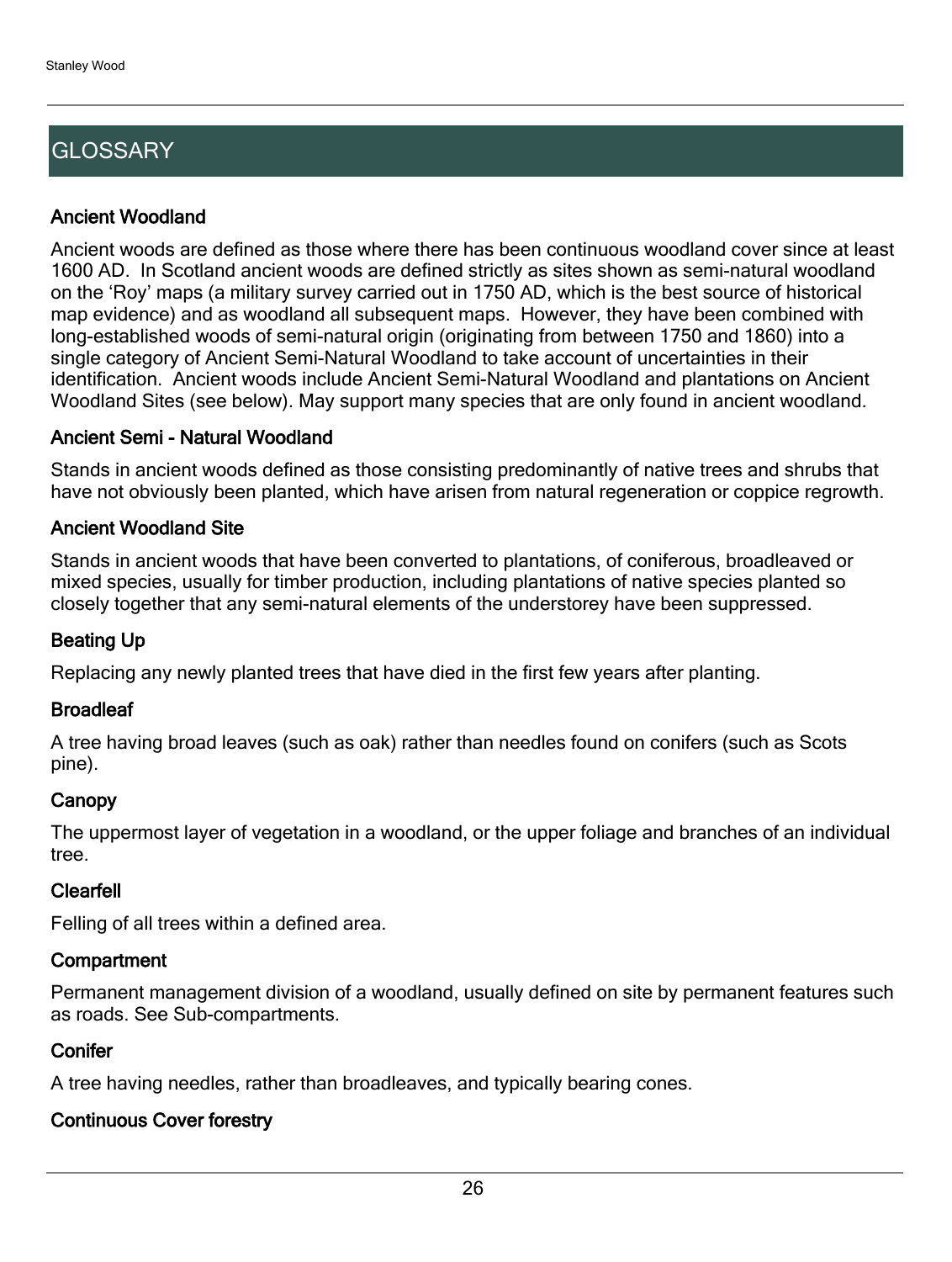A term used for managing woods to ensure that there are groups or individual trees of different ages scattered over the whole wood and that some mature tree cover is always maintained. Management is by repeated thinning and no large areas are ever completely felled all at once.

#### **Coppice**

Trees which are cut back to ground levels at regular intervals (3-25 years).

#### Exotic (non-native) Species

Species originating from other countries (or other parts of the UK) that have been introduced by humans, deliberately or accidentally.

#### Field Layer

Layer of small, non-woody herbaceous plants such as bluebells.

#### Group Fell

The felling of a small group of trees, often to promote natural regeneration or allow planting.

#### Long Term Retention

Discrete groups of trees (or in some cases single trees) that are retained significantly past their economic felling age. Operations may still be carried out within them and thinning is often necessary to maintain stability.

#### Minimum Intervention

Areas where no operations (such as thinning) will take place other than to protect public safety or possibly to control invasive exotic species.

#### Mixed Woodland

Woodland made up of broadleaved and coniferous trees.

#### National vegetation classification (NVC)

A classification scheme that allows an area of vegetation to be assigned to the standardised type that best matches the combination of plant species that it contains. All woodlands in the UK can be described as being one of 18 main woodland types (W1 - W18), which principally reflect soil and climatic conditions. For example, Upland Oakwoods are type W11, and normally occur on well drained infertile soils in the cooler and wetter north and west of Britain. Each main type can be subdivided into numerous subtypes. Most real woods contain more than one type or sub-type and inevitably some woods are intermediate in character and can't be properly described by any sub type.

#### Native Species

Species that arrived in Britain without human assistance.

#### Natural Regeneration

Naturally grown trees from seeds falling from mature trees. Also regeneration from coppicing and suckering.